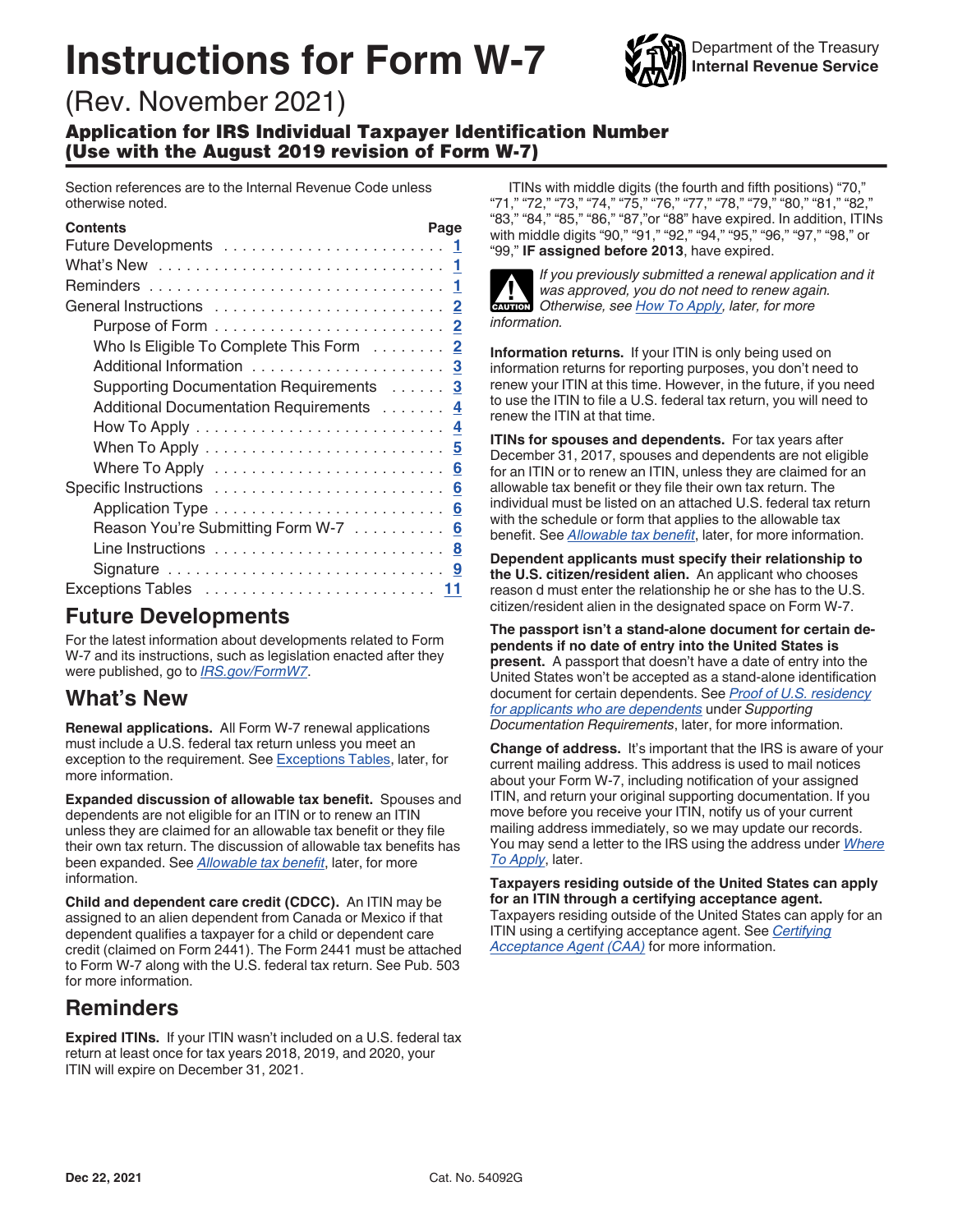## <span id="page-1-0"></span>**General Instructions**

**What's an ITIN.** An ITIN is a nine-digit number issued by the IRS to individuals who are required for federal tax purposes to have a U.S. taxpayer identification number but who don't have and aren't eligible to get a social security number (SSN).

## **Purpose of Form**

Use Form W-7 for the following purposes.

• **To apply for a new ITIN.** Individuals applying for an ITIN must include a U.S. federal tax return unless they meet an exception, and the required documentation. For tax years after December 31, 2017, spouses and dependents are not eligible for a new ITIN unless they are claimed for an allowable tax benefit or they file their own tax return.

• **To renew an ITIN.** An ITIN only needs to be renewed if it'll be included on a U.S. federal tax return and it's expired. Individuals renewing an ITIN must include a U.S. federal tax return unless they meet an exception, and the required documentation. For tax years after December 31, 2017, spouses and dependents are not eligible to renew an ITIN unless they are claimed for an allowable tax benefit or they file their own tax return. The individual must be listed on an attached U.S. federal tax return with the schedule or form that applies to the allowable tax benefit. See *[How To Apply](#page-3-0)*, later, for more information on how to renew your ITIN.

*If your ITIN is only used on information returns filed with the IRS by third parties, you don't have to renew your*  **ITIN** even if the ITIN has expired for purposes of filing a **CAUTION** *U.S. federal tax return. However, in the future, if you file an income tax return, you will need to renew your ITIN at that time.*

**The ITIN is for federal tax purposes only.** An ITIN doesn't entitle you to social security benefits and doesn't change your immigration status or your right to work in the United States.

**The ITIN can't be used to claim certain federal tax credits.**  Individuals filing tax returns using an ITIN aren't eligible for the earned income credit (EIC). Also, a child who has an ITIN can't be claimed as a qualifying child for purposes of the EIC. For more information, see Pub. 596, Earned Income Credit (EIC). Also, for tax years 2018 through 2025, a child who has an ITIN can't be claimed as a qualifying child for purposes of the child tax credit and the additional child tax credit. For more information, see Schedule 8812 (Form 1040), Credits for Qualifying Children and Other Dependents, and its instructions. If an ITIN is applied for on or before the due date of a return (including extensions) and the IRS issues an ITIN as a result of the application, the IRS will consider the ITIN as issued on or before the due date of the return. See the instructions for your U.S. federal tax return for more information.

**The ITIN may not be required for an electing small business trust (ESBT) election.** A nonresident alien who is a potential current beneficiary of an ESBT and who is not otherwise required to have a taxpayer identification number for U.S. tax purposes does not need a taxpayer identification number to make a valid ESBT election.

**Social security numbers.** Don't complete Form W-7 if you have an SSN or if you're eligible to get an SSN. You're eligible for an SSN if you're a U.S. citizen or if you've been admitted by the United States for permanent residence or U.S. employment.

To get an SSN, see Form SS-5, Application for a Social Security Card. To get Form SS-5 or to find out if you're eligible to get an SSN, go to *[SSA.gov](https://www.socialsecurity.gov)* or contact a Social Security Administration (SSA) office.

If you have an application for an SSN pending, don't file Form W-7. Complete Form W-7 only if the SSA notifies you that you're ineligible for an SSN.

If the SSA determines that you're not eligible for an SSN, you must get a letter of denial and attach it to your Form W-7. This applies whether you're attaching Form W-7 to your U.S. federal tax return or not. However, students, professors, and researchers, see [information for box f](#page-6-0), later.

Once you are issued an SSN, use it to file your tax return. Use your SSN to file your tax return even if your SSN does not authorize employment or if you have been issued an SSN that authorizes employment and you lose your employment authorization. An ITIN will not be issued to you once you have been issued an SSN. If you received your SSN after previously using an ITIN, stop using your ITIN. Use your SSN instead.

**Allowable tax benefit.** For tax years after December 31, 2017, spouses and dependents are **NOT** eligible for an ITIN or to renew an ITIN unless they are claimed for an allowable tax benefit or they file their own tax return. Spouses and dependents must be listed on an attached U.S. federal tax return and include the schedule or form that applies to the allowable tax benefit. An allowable tax benefit includes a spouse filing a joint return, head of household (HOH), American opportunity tax credit (AOTC), premium tax credit (PTC), child and dependent care credit (CDCC), or credit for other dependents (ODC).

*Head of household (HOH).* If Form W-7 is submitted to claim the HOH filing status, then an attached tax return that lists the applicant as a dependent is required. Dependent applicants must be your qualifying children or qualifying relatives and must either:

• Have lived with you for more than half the year (including temporary absences), or

• Be your parent.

See Pub. 501 for more information.



*An ITIN will not be assigned or renewed for a HOH qualifying person who is not also claimed as a*  **dependent on an attached tax return.**<br> **CAUTION** dependent on an attached tax return.

*American opportunity tax credit (AOTC).* If Form W-7 is submitted to claim the AOTC, then an attached tax return and Form 8863 that list the applicant are required. Dependent applicants must be qualifying children or qualifying relatives of the taxpayer who claims the AOTC. See Pub. 970 for more information.

*Premium tax credit (PTC).* If Form W-7 is submitted to claim the PTC, then an attached tax return that lists the applicant and Form 8962 are required. See Pub. 974 for more information.

*Child and dependent care credit (CDCC).* If Form W-7 is submitted to claim the CDCC, then an attached tax return and Form 2441 that list the applicant as a qualifying person are required. See Pub. 503 for more information.

*Credit for other dependents (ODC).* If Form W-7 is submitted to claim the ODC, the applicant must be listed on an attached tax return with the "Credit for other dependents" box checked next to their name. Dependent applicants must be your qualifying children or qualifying relatives who are U.S. residents or U.S. nationals. See Schedule 8812 (Form 1040) and its instructions for more information.

## **Who Is Eligible To Complete This Form**

The following individuals are eligible to complete Form W-7.

1. Any individual who isn't eligible to get an SSN but who must furnish a taxpayer identification number for U.S. tax purposes or to file a U.S. federal tax return must apply for an ITIN on Form W-7. Examples include the following.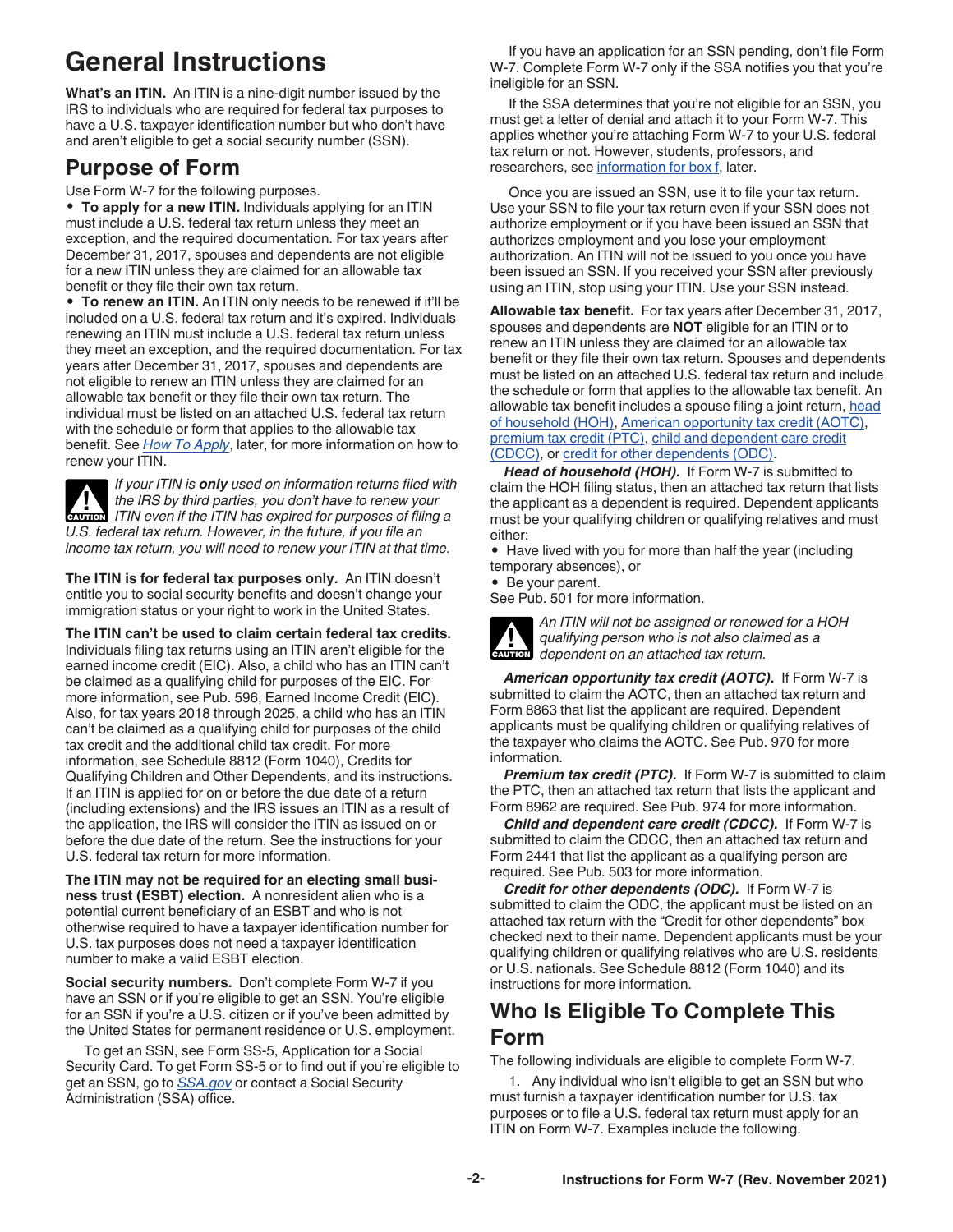<span id="page-2-0"></span>• A nonresident alien individual claiming reduced withholding under an applicable income tax treaty for which an ITIN is required (see Regulations section 1.1441-1(e)(4)(vii)(A)). Also see Pub. 515, Withholding of Tax on Nonresident Aliens and Foreign Entities.

• A nonresident alien individual not eligible for an SSN who is required to file a U.S. federal tax return or who is filing a U.S. federal tax return only to claim a refund.

• A nonresident alien individual not eligible for an SSN who elects to file a joint U.S. federal tax return with a spouse who is a U.S. citizen or resident alien. See Pub. 519, U.S. Tax Guide for Aliens.

• A U.S. resident alien (based on the number of days present in the United States, known as the "substantial presence" test) who files a U.S. federal tax return but who isn't eligible for an SSN. For information about the substantial presence test, see Pub. 519.

• A nonresident alien student, professor, or researcher who is required to file a U.S. federal tax return but who isn't eligible for an SSN, or who is claiming an exception to the tax return filing requirement. See Pub. 519.

• An alien spouse claimed as an exemption on a U.S. federal tax return who isn't eligible to get an SSN. See Pub. 501, Dependents, Standard Deduction, and Filing Information, and Pub. 519.



*A spouse can be claimed as an exemption only for tax years prior to 2018.*

• An alien individual eligible to be claimed as a dependent on a U.S. federal tax return but who isn't eligible to get an SSN. Your spouse is never considered your dependent. For more information about whether an alien individual is eligible to be claimed as a dependent on a U.S. federal tax return, see Pubs. 501 and 519.



*Dependents can be claimed as exemptions only for tax years prior to 2018.*

• A dependent/spouse of a nonresident alien U.S. visa holder who isn't eligible for an SSN. See Pub. 519.



*Dependents and spouses can be claimed as exemptions only for tax years prior to 2018.*

**Note.** The deduction for personal exemptions was suspended for tax years 2018 through 2025. For tax years beginning after 2017, spouses or dependents aren't eligible for an ITIN, unless they are claimed for an allowable tax benefit. The individual must be listed on an attached U.S. federal tax return with the schedule or form that applies to the allowable tax benefit. See the instructions for your U.S. federal tax return for more information.

2. Persons who must renew their ITIN to file a U.S. federal tax return. See *[Renewal of an existing ITIN](#page-4-0)* under *How To Apply*, later.

## **Additional Information**

For more information, visit *[IRS.gov/ITIN](https://www.irs.gov/itin)*.

**Publications.** See Pubs. 501, 515, 519, and 1915 for more information.

You can visit *[IRS.gov/Forms](https://www.irs.gov/forms)* to download these publications as well as other forms at no cost. Otherwise, you can go to *[IRS.gov/OrderForms](https://www.irs.gov/orderforms)* to order current and prior-year forms and instructions. Your order should be mailed to you within 10 business days. You can also call 800-TAX-FORM (800-829-3676) if you're in the United States to order forms and publications.

**Telephone help.** If, after reading these instructions and our free publications, you're not sure how to complete your application or have additional questions, call 800-829-1040 if you're in the United States. If you're outside of the United States, call 267-941-1000 (not a toll-free number) for assistance.

## **Supporting Documentation Requirements**

Whether you are applying for a new ITIN or renewing an existing ITIN, you must provide documentation that meets the following requirements.

1. You must submit documentation to establish your identity and your connection to a foreign country ("foreign status"). Applicants claimed as dependents must also prove U.S. residency unless the applicant is from Canada or Mexico or the applicant is a dependent of U.S. military personnel stationed overseas.

2. You must submit original documents, or certified copies of these documents from the issuing agency, that support the information provided on Form W-7. A certified copy of a document is one that the **original issuing agency** provides and certifies as an exact copy of the original document and contains an official stamped seal from the agency. You may be able to request a certified copy of documents at an embassy or consulate. However, services may vary between countries, so it's recommended that you contact the appropriate consulate or embassy for specific information.

*Original documents you submit will be returned to you at the mailing address shown on your Form W-7. You don't need to provide a return envelope. Applicants are permitted to include a prepaid Express Mail or courier envelope for faster return delivery of their documents and to ensure the secure delivery of valuable documents, such as passports. The IRS will then return the documents in the envelope provided by the applicant. If your original documents aren't returned within 60 days, you can call the IRS (see* Telephone help*, earlier). If you will need your documents for any purpose within 60 days of submitting your ITIN application, you may wish to apply in person at an IRS Taxpayer Assistance Center or a CAA. See*  [Where To Apply](#page-5-0)*, later.* **TIP**

3. The documentation you provide must be current (that is, not expired).

There are 13 acceptable documents, as shown in the following table. At least one document must contain your photograph, unless you're a dependent under age 14 (under age 18 if a student). You may later be required by the IRS to provide a certified translation of foreign-language documents.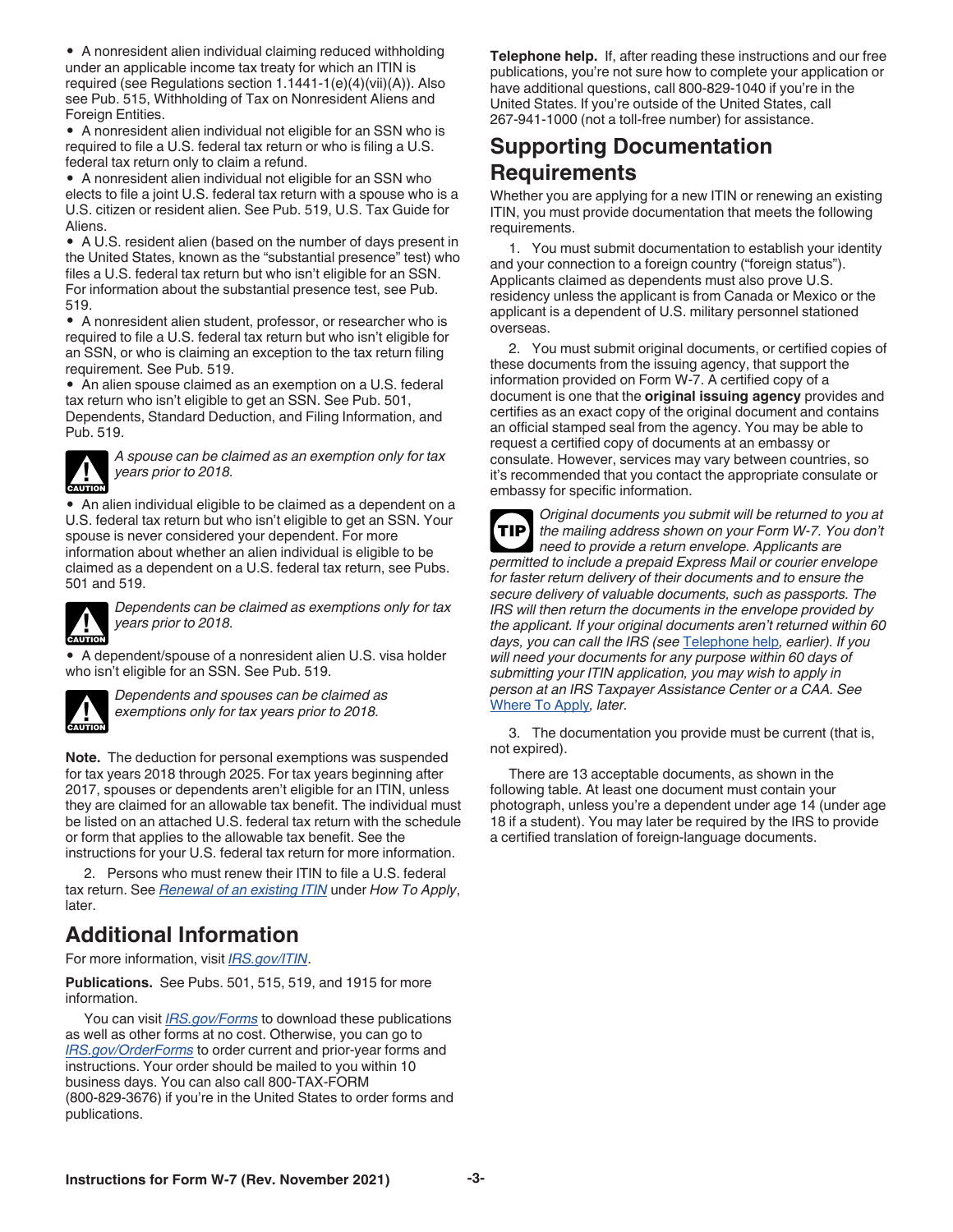<span id="page-3-0"></span>

|                                                                                                                                                           |                   | Can be used to<br>establish: |  |
|-----------------------------------------------------------------------------------------------------------------------------------------------------------|-------------------|------------------------------|--|
| <b>Supporting Documentation</b>                                                                                                                           | Foreign<br>status | Identity                     |  |
| Passport (the only stand-alone document*)                                                                                                                 | x                 | x                            |  |
| U.S. Citizenship and Immigration Services (USCIS)<br>photo identification                                                                                 | x                 | x                            |  |
| Visa issued by the U.S. Department of State                                                                                                               | x                 | x                            |  |
| U.S. driver's license                                                                                                                                     |                   | x                            |  |
| U.S. military identification card                                                                                                                         |                   | x                            |  |
| Foreign driver's license                                                                                                                                  |                   | x                            |  |
| Foreign military identification card                                                                                                                      | x                 | x                            |  |
| National identification card (must contain name,<br>photograph, address, date of birth, and expiration date)                                              | x                 | x                            |  |
| U.S. state identification card                                                                                                                            |                   | x                            |  |
| Foreign voter's registration card                                                                                                                         | x                 | x                            |  |
| Civil birth certificate                                                                                                                                   | $x^{**}$          | x                            |  |
| Medical records (valid only for dependents under age 6)                                                                                                   | $x^{**}$          | x                            |  |
| School records (valid only for a dependent under age<br>18, if a student)                                                                                 | $x^{**}$          | x                            |  |
| * Applicants claimed as dependents who need to prove U.S. residency must<br>provide additional original documentation if the passport doesn't have a date |                   |                              |  |

provide additional original documentation if the passport doesn't have a date of entry into the United States. See *Proof of U.S. residency for applicants who are dependents* below.

\*\* May be used to establish foreign status only if documents are foreign.

If you submit an original valid passport or a certified copy from the issuing agency, you don't need to submit any other documents from the table, unless the passport is for a dependent and it doesn't include a date of entry into the United States.

*Proof of U.S. residency for applicants who are dependents.* A passport that doesn't have a date of entry into the United States won't be accepted as a stand-alone identification document for dependents, unless they are from Canada or Mexico, or are dependents of U.S. military personnel stationed overseas. In these cases, applicants will be required to submit at least one of the following original documents in addition to the passport to prove U.S. residency.

• **If under 6 years of age:** A U.S. medical record, U.S. school record, or U.S. state identification card that lists the applicant's name and U.S. address, or a U.S. visa.

• **If at least 6 years of age but under 18 years of age:** A U.S. school record, U.S. state identification card or driver's license that lists the applicant's name and U.S. address, or a U.S. visa.

• **If 18 years of age or older:** A U.S. school record, rental statement from a U.S. property, utility bill for a U.S. property, or a U.S. bank statement, U.S. state identification card or driver's license that lists the applicant's name and U.S. address, or a U.S. visa.

If you check box d for a dependent of a U.S. citizen or resident alien, then you may submit an original valid passport (or a certified copy from the issuing agency) without any other documents to prove your "foreign status" or "identity" only if the passport has a date of entry into the United States. Otherwise, you must submit one of the additional documents listed earlier in the "Supporting Documentation" table with your passport to prove residency. If you don't have one of the additional documents listed earlier in the "Supporting Documentation" table to submit with your passport, you can't use your passport as a stand-alone supporting document and must submit at least two

types of documents listed in the "Supporting Documentation" table that prove residency, identity, and foreign status, and that meet the photograph requirement explained earlier.

### **Additional Documentation Requirements**

*Civil birth certificate.* An original birth certificate is required if the applicant is under age 18 and hasn't provided a valid passport. Civil birth certificates are considered current at all times because they don't contain an expiration date.

*Passports and national identification cards.* These documents will be considered current only if their expiration date hasn't passed prior to the date the Form W-7 is submitted.

**Note.** Certified copies of a passport from the issuing agency must include the U.S. visa pages if a visa is required for your Form W-7 application.

*Medical records.* Medical records will be accepted for dependents under 6 years of age. A medical record consists only of a shot/immunization record that documents the patient's name and chronological dates of the patient's medical history and care. The medical record must contain the child's name, date of birth, and verifiable address. Shot/immunization records will be accepted only if they document the applicant's name and chronological dates of the applicant's medical history and care. In addition, the medical record must document the name, address, and phone number of the doctor, hospital, or clinic where treatment was last administered. If this information isn't printed on the medical record, the medical record must be accompanied by a dated letter providing the required information on official letterhead from the federal authority, physician, hospital, or clinic that administered the latest care of the child. The medical record must be dated no more than 12 months before the date of the Form W-7 application. If the passport doesn't have a date of entry into the United States, the medical record must be from a U.S. facility, unless the applicant is a dependent of U.S. military personnel stationed overseas **or** is from Canada or Mexico and the applicant is claimed for an allowable tax benefit.

**School records.** School records will be accepted only if they are for a school term ending no more than 12 months from the date of the Form W-7 application. The school record must consist of an official report card or transcript issued by the school or the equivalent of a Ministry of Education. The school record must also be signed by a school official or ministry official. The record must be dated and contain the student's name, coursework with grades (unless under age 6), date of grading period(s) (unless under age 6) for a term ending no more than 12 months from the date of the Form W-7 application, and school name and address. If the passport doesn't have a date of entry into the United States, the school record must be from a U.S. facility, unless the applicant is a dependent of U.S. military personnel stationed overseas **or** is from Canada or Mexico and the applicant is claimed for an allowable tax benefit.

## **How To Apply**

Follow the guidelines below if you're applying for a new ITIN or renewing an existing ITIN.



*For your convenience, you can access fillable Form W-7 at [IRS.gov/pub/irs-pdf/fw7.pdf](https://www.irs.gov/pub/irs-pdf/fw7.pdf), complete, print, then sign the Form W-7.*

**Note.** Keep a copy of your application for your records.

**Applying for an ITIN for the first time.** If you've never had an ITIN before and are submitting an application for a new ITIN, include the following in your **Application Package**.

1. Your completed Form W-7.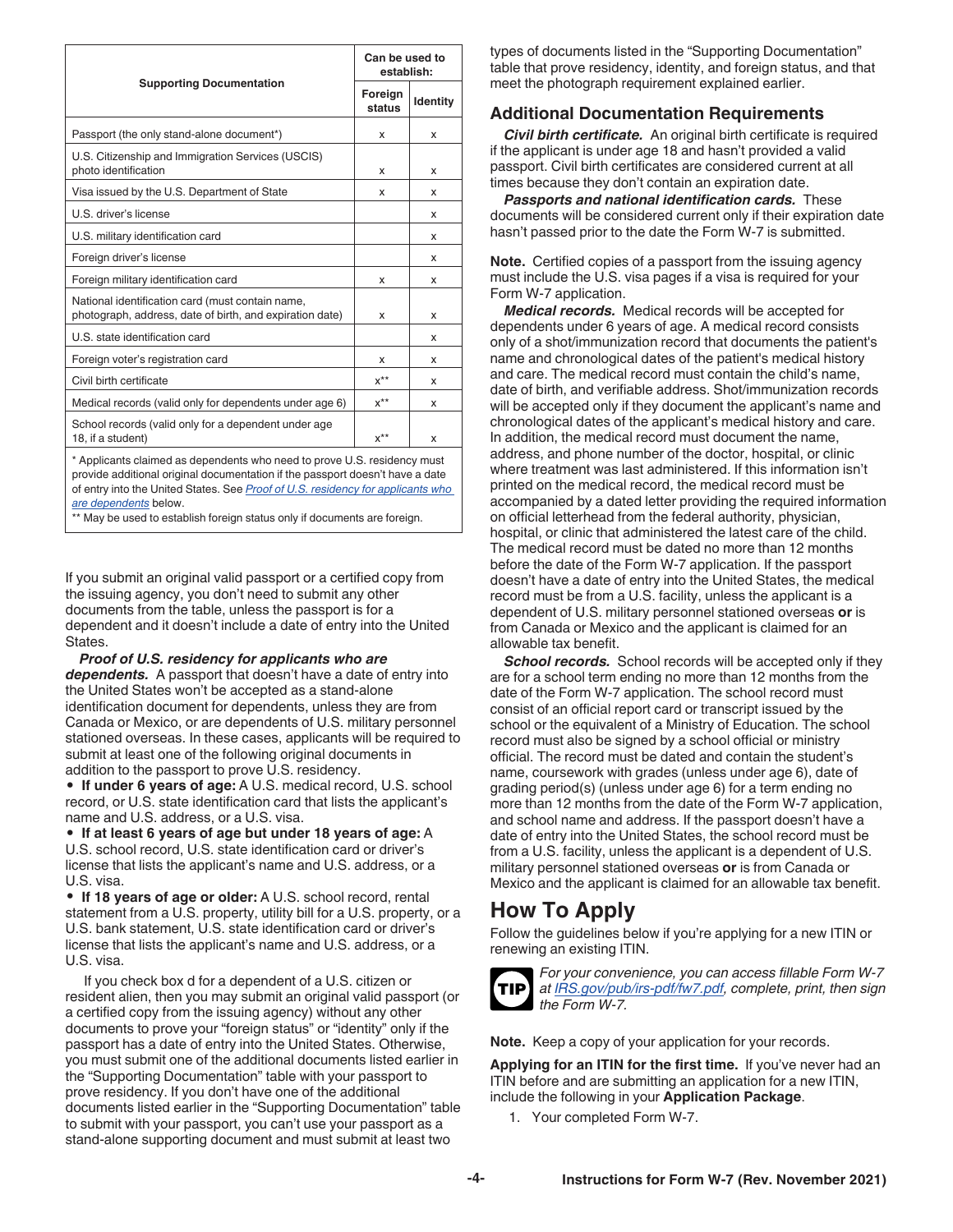<span id="page-4-0"></span>**Note.** If you submit a Form W-7, all future ITIN notices and correspondence that you receive will be in English. If you prefer to receive them in Spanish, submit Form W-7(SP).

2. Your original tax return(s) for which the ITIN is needed. Attach Form W-7 to the front of your tax return. If you're applying for more than one ITIN for the same tax return (such as for a spouse or dependent(s)), attach all Forms W-7 to the same tax return. Leave the area of the SSN blank on the tax return for each person who is applying for an ITIN. After your Forms W-7 have been processed, the IRS will assign an ITIN to the return and process the return.



*There are exceptions to the requirement to include a U.S. federal tax return. If you claim one of these exceptions, you must submit the documentation required instead of a tax return. See* [Exceptions Tables](#page-10-0)*, later.*

3. Original documents, or certified copies of these documents from the issuing agency, required to support the information provided on Form W-7. The required supporting documentation must be consistent with each applicant's information provided on Form W-7. For example, the name, date of birth, and country(ies) of citizenship shown in the documentation must be the same as on Form W-7, lines 1a, 1b, 4, and 6a. See *[Supporting Documentation Requirements](#page-2-0)*, earlier, for a list of the documents to be submitted with your application package.

**Renewal of an existing ITIN.** If your ITIN has expired and the ITIN will be included on a U.S. federal tax return, follow the guidelines below to submit your renewal application. If your ITIN won't be included on a U.S. federal tax return, you don't need to renew your ITIN at this time.



*If you don't renew the expired ITIN and you file a U.S. federal tax return with the expired ITIN, there May be a delay in processing your tax return.***<br>
<b>CAUTION** may be a delay in processing your tax return.

Include the following in your **Renewal Application Package**.

1. Your completed Form W-7. You must check a box to indicate the reason you're completing the Form W-7 even if you're applying to renew your ITIN.

2. Your original tax return(s) for which the ITIN is listed. Attach Form W-7 to the front of your tax return. If you're renewing more than one ITIN for the same tax return (such as for a spouse or dependent(s)), attach all Forms W-7 to the same tax return. After your Forms W-7 have been processed, the IRS will process the return.

3. Original documents, or certified copies of these documents from the issuing agency, required to support the information provided on Form W-7. The required supporting documentation must be consistent with each applicant's information provided on Form W-7. For example, the name, date of birth, and country(ies) of citizenship shown in the documentation must be the same as on Form W-7, lines 1a, 1b, 4, and 6a. See *[Supporting Documentation Requirements](#page-2-0)*, earlier, for a list of the documents to be submitted with your renewal application package.



*Spouses and dependents who renew their ITIN to be claimed for an allowable tax benefit must be listed on an*  **z** *attached U.S. federal tax benefit must be listed on attached U.S. federal tax return with the schedule or form that applies to the allowable benefit or, in the case of the credit for other dependents, the box next to their name must be checked on the attached tax return.*

**Certified copies.** You can submit copies of original documents if you do any of the following.

• Have the copies certified by the issuing agency.

• Have the officers at U.S. embassies and consulates overseas provide certification and authentication services. Contact the

Consular Section, American Citizens Services of the U.S. Embassy or Consulate in advance to determine the hours of operation for these services.

**Deceased taxpayers.** When requesting an ITIN for a deceased taxpayer, the deceased must meet all of the requirements established to get an ITIN. Also, you must write "Deceased" and the date of death across the top of the Form W-7 and include the documentation shown in the following chart.

| IF you're:                                                                                                                                                                                                                                                                                                                                            | THEN you must include:                                                                                                                                                                                |  |
|-------------------------------------------------------------------------------------------------------------------------------------------------------------------------------------------------------------------------------------------------------------------------------------------------------------------------------------------------------|-------------------------------------------------------------------------------------------------------------------------------------------------------------------------------------------------------|--|
| The surviving spouse<br>filing an original or<br>amended joint return with<br>their deceased spouse                                                                                                                                                                                                                                                   | Form W-7,<br>A U.S. individual income tax return, and<br>٠<br>Documentation substantiating the identity<br>٠<br>and foreign status of the deceased.                                                   |  |
| The court-appointed<br>executor or administrator<br>of the deceased's estate<br>filing an original tax return<br>on behalf of the deceased                                                                                                                                                                                                            | Form W-7,<br>A U.S. individual income tax return,<br>٠<br>Documentation substantiating the identity<br>٠<br>and foreign status of the deceased*, and<br>A court certificate showing your appointment. |  |
| Form W-7,<br>Neither the surviving<br>A U.S. individual income tax return,<br>spouse nor the<br>٠<br>court-appointed executor<br>Documentation substantiating the identity<br>٠<br>or administrator of the<br>and foreign status of the deceased*,<br>Form 1310 (if a refund is due), and<br>deceased's estate<br>A copy of the certificate of death. |                                                                                                                                                                                                       |  |
| * If Form W-7 is for a deceased individual under 18 years of age, one of the<br>The companies of the function of a state and a second and $\bigcap_{i=1}^n$ and the companies of the                                                                                                                                                                  |                                                                                                                                                                                                       |  |

documents proving identity, foreign status, and/or U.S. residency must be a birth certificate, unless a passport with a date of entry into the United States is submitted.

### **ITIN not needed for Forms 4868, 1040-ES, or 1040-ES (NR).**

If you're filing an application for an extension of time to file using Form 4868, or making an estimated tax payment using Form 1040-ES or Form 1040-ES (NR), don't file Form W-7 with those forms. Enter "ITIN TO BE REQUESTED" wherever your SSN or ITIN is requested. An ITIN will be issued only after you file a tax return and meet all other requirements.



*If you attached your tax return to your Form W-7, leave the area of the SSN blank on the new tax return for each*  **h** *person who is applying for an ITIN.* 

## **When To Apply**

**First-time ITIN applications.** If you're applying for a new ITIN, complete and attach Form W-7 to the front of your tax return and file your application package with your tax return for which the ITIN is needed on or before the due date for the return. If you're unable to file your tax return by the due date, you must file an application for an extension of time to file by the due date of the return. Failure to timely file the tax return with a complete Form W-7 and required documentation may result in the denial of refundable credits, such as the additional child tax credit (available for tax years prior to 2018) and the American opportunity tax credit, if you otherwise qualify. Don't file your tax return without Form W-7 and required documentation.

If you meet one of the exceptions described in *[Exceptions](#page-10-0) [Tables](#page-10-0)* at the end of these instructions, you may complete and submit Form W-7 at any time.

*You can't electronically file (*e-file*) a return using an ITIN in the calendar year the ITIN is assigned. If you need to file multiple-year returns, you can attach them all to your Form W-7 and submit them to the IRS using one of the methods described below in* [Where To Apply](#page-5-0)*. Once your ITIN is assigned, you can e-file returns in the following years. For example, if you apply for and receive an ITIN in 2021, you may not e-file any tax return using that ITIN (including prior-year returns) until 2022.* **CAUTION !**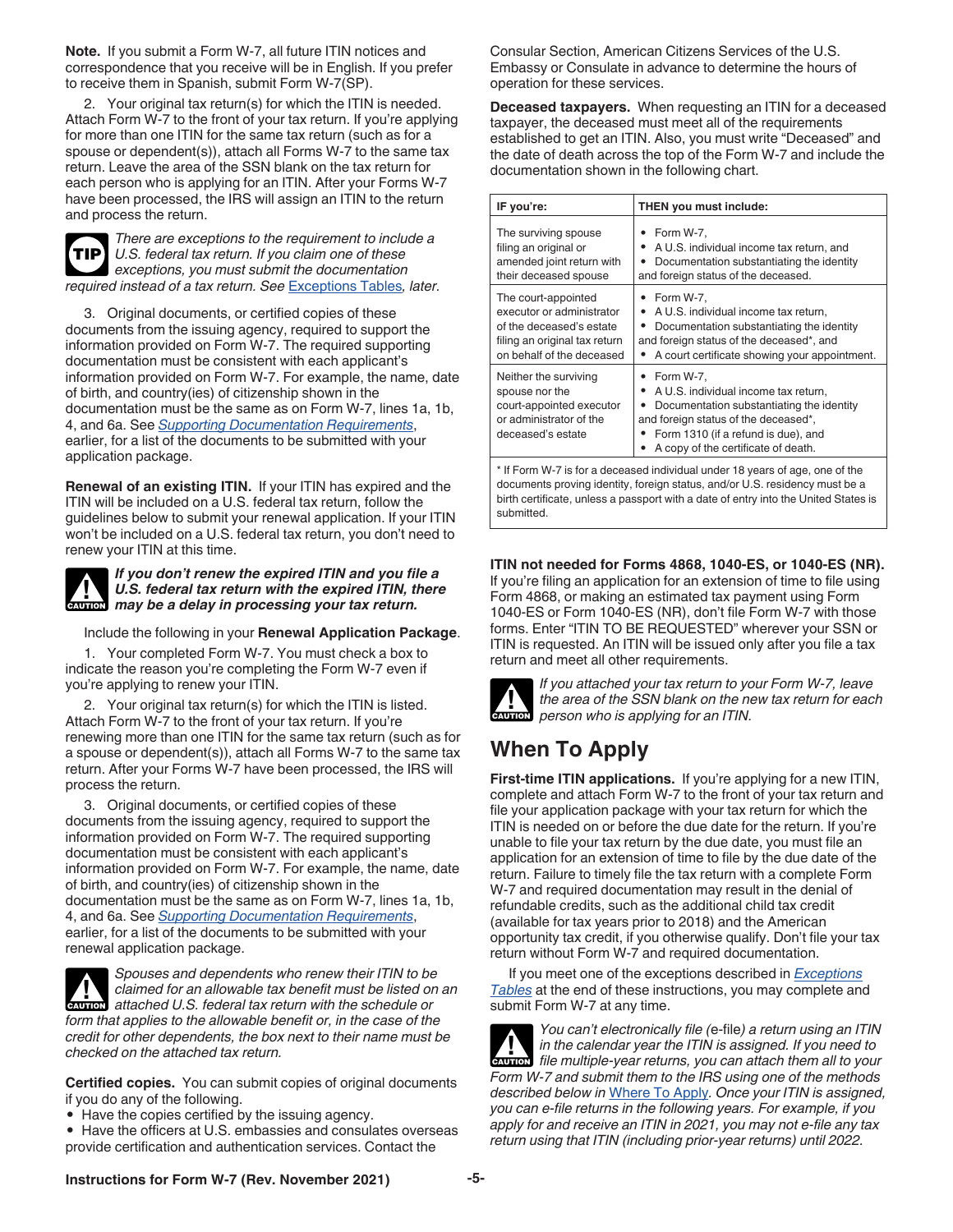<span id="page-5-0"></span>**Renewal ITIN applications.** If you're renewing an existing ITIN, you must submit your Form W-7 renewal application with your U.S. federal tax return using one of the methods described below in *Where To Apply*. Spouses and dependents who renew their ITIN must be listed on an attached U.S. federal tax return with the schedule or form that applies to the allowable tax benefit. If you don't renew your expired ITIN and you file a U.S. federal tax return with the expired ITIN, there may be a delay in processing your tax return.

## **Where To Apply**

**By mail.** Mail Form W-7, your tax return (if applicable) or other documents required by an exception, and the documentation described under *[Supporting Documentation Requirements](#page-2-0)*, earlier, to:

Internal Revenue Service **ITIN Operation** P.O. Box 149342 Austin, TX 78714-9342

*If you mail your application, don't use the mailing address in the instructions for your tax return (for*  **Particle 10 and** *example, Form 1040-NR). Your tax return will be a sample, Form 1040-NR). Your tax return will be processed after it is mailed as part of your application package to the address in these instructions.*

**By private delivery services.** If you use a private delivery service, submit your Form W-7, your tax return (if applicable) or other documents required by an exception, and the documentation described under *[Supporting Documentation](#page-2-0)  [Requirements](#page-2-0)*, earlier, to:

Internal Revenue Service ITIN Operation Mail Stop 6090-AUSC 3651 S. Interregional, Hwy 35 Austin, TX 78741-0000

The private delivery service can tell you how to get written proof of the mailing date.

**In person.** You can apply for your ITIN by visiting designated IRS Taxpayer Assistance Centers (TACs). They can verify original documentation and certified copies of the documentation from the issuing agency for primary and secondary applicants and their dependents. For dependents, TACs can verify passports, national identification cards, and birth certificates. These documents will be returned to you immediately. Service at TACs is by appointment only. Appointments can be scheduled by calling 844-545-5640. See *[IRS.gov/W7DocumentVerification](https://www.irs.gov/w7documentverification)* for a list of designated TACs that offer ITIN document authentication service. TACs that don't offer ITIN document authentication service will mail the original documents, Form W-7, and the tax return to the IRS Austin Service Center for processing.

**Through an acceptance agent.** You can also apply through one of the two types of acceptance agents authorized by the IRS.

- 1. Acceptance Agent (AA).
- 2. Certifying Acceptance Agent (CAA).

*Acceptance Agent (AA).* An Acceptance Agent (AA) can help you complete and file Form W-7. To get a list of agents, visit IRS.gov and enter "acceptance agent program" in the search box. An AA will need to submit original documentation or certified copies of the documentation from the issuing agency to the IRS for all applicants.

*Certifying Acceptance Agent (CAA).* A Certifying Acceptance Agent (CAA) can verify original documentation and certified copies of the documentation from the issuing agency for primary and secondary applicants and their dependents, except for foreign military identification cards. For dependents, CAAs can **only** verify passports and birth certificates. The CAA will return the documentation immediately after reviewing its authenticity. Taxpayers residing outside of the United States can apply for an ITIN through a CAA.

**Processing times.** Allow 7 weeks for the IRS to notify you of your ITIN application status (9 to 11 weeks if you submit the application during peak processing periods (January 15 through April 30) or if you're filing from overseas). If you haven't received your ITIN or correspondence at the end of that time, you can call the IRS to find out the status of your application (see *[Telephone](#page-2-0) [help](#page-2-0)*, earlier).

## **Specific Instructions**

If you're completing this form for someone else, answer the questions as they apply to that individual.

## **Application Type**

Check the applicable box to indicate if you're:

- 1. a first-time applicant applying for a **new** ITIN, or
- 2. seeking to **renew** an ITIN that you already have.

If you check *Renew an existing ITIN*, you must answer the question on line 6e and include your ITIN information on line 6f. See the instructions for lines 6e and 6f for more information.

## **Reason You're Submitting Form W-7**

**You must check the box to indicate the reason you're completing Form W-7 even if you're applying to renew your ITIN.** If more than one box applies to you, check the box that best explains your reason for submitting Form W-7. **A selection must be made in this section.**

**Note.** If you check box a or f, then box h may also be checked. If applicable, you must also enter the treaty country and treaty article. For more information on treaties, see Pub. 901, U.S. Tax Treaties.

**a. Nonresident alien required to get an ITIN to claim tax treaty benefit.** Certain nonresident aliens must get an ITIN to claim certain tax treaty benefits even if they don't have to file a U.S. federal tax return. If you check this box to claim the benefits of a U.S. income tax treaty with a foreign country, also check box h. On the dotted line next to box h, enter the appropriate designation for Exception 1 or 2, whichever applies (see *[Exception 1](#page-7-0)* and *[Exception 2](#page-7-0)*, later). Identify the exception by its number, alpha subsection, and category under which you're applying (for example, enter "Exception 1d-Pension Income" or "Exception 2d-Gambling Winnings"). Also, enter the name of the treaty country and treaty article number in the appropriate entry spaces below box h and attach the documents required under whichever exception applies. For more details on tax treaties, see Pub. 901.

#### **b. Nonresident alien filing a U.S. federal tax return.** This category includes:

• A nonresident alien who must file a U.S. federal tax return to report income effectively or not effectively connected with the conduct of a trade or business in the United States, and • A nonresident alien who is filing a U.S. federal tax return only

to get a refund. See Pub. 519.



*If you choose reason b, you must provide a complete foreign address on line 3.*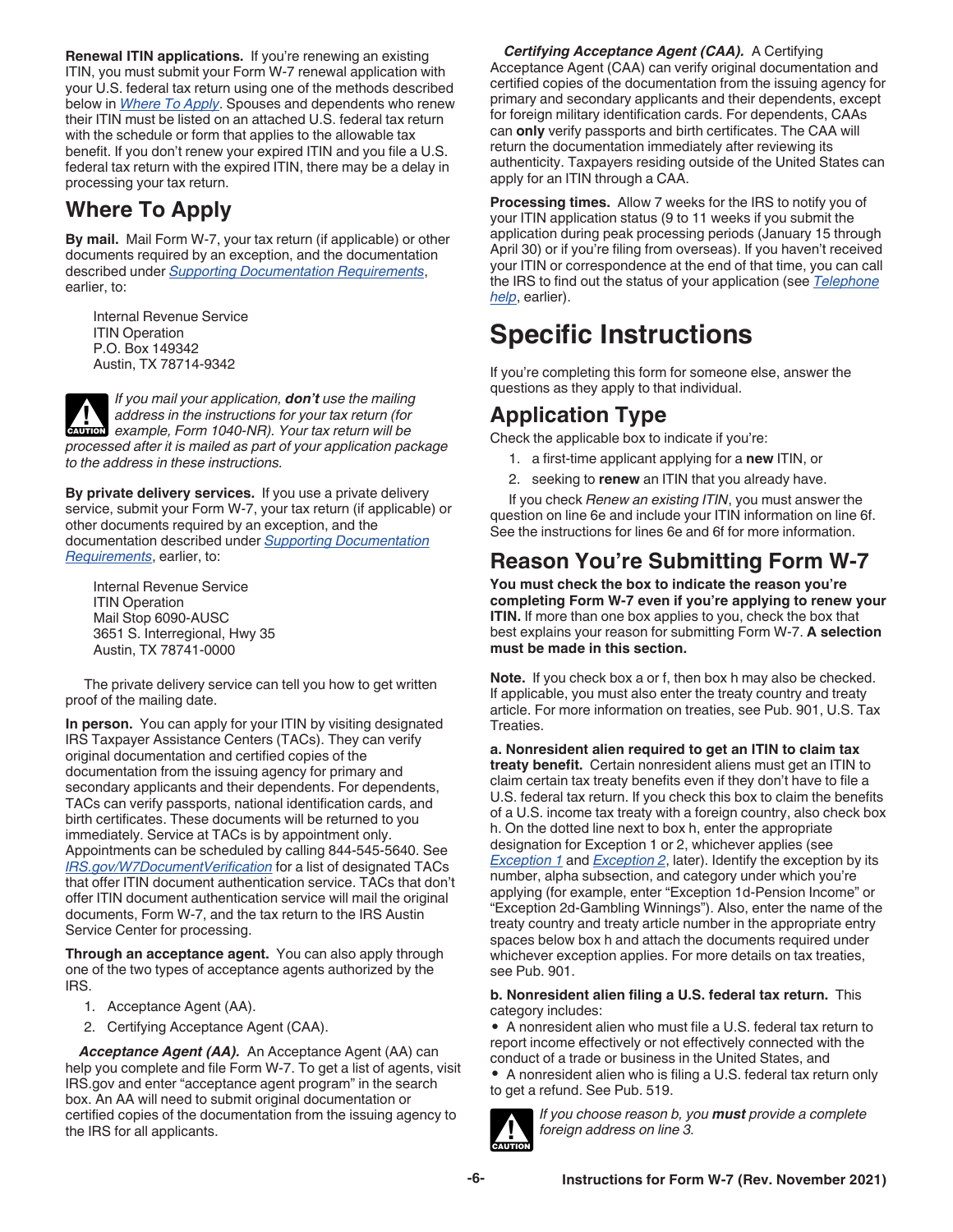<span id="page-6-0"></span>**c. U.S. resident alien (based on days present in the United States) filing a U.S. federal tax return.** A foreign individual living or present in the United States for a certain number of days (that is, meeting the test known as the "substantial presence" test) who doesn't have permission to work from the USCIS, and is ineligible for an SSN, may still be required to file a U.S. federal tax return. These individuals must check this box and include a date of entry into the United States on line 6d. For information about the substantial presence test, see Pub. 519.

**d. Dependent of U.S. citizen/resident alien.** This is an individual who can be claimed as a dependent on a U.S. federal tax return and isn't eligible to get an SSN. Your spouse is never considered your dependent. See Pubs. 501 and 519. Dependents of U.S. military personnel can submit original documents, certified copies or notarized copies of identification documents. A copy of the servicemember's U.S. military ID will be required or the applicant must be applying from an overseas APO/FPO address. A copy of the servicemember's U.S. military ID is required to be included with the application if the documents are notarized.

If you're applying for an ITIN under this category, you **must**  provide the relationship (for example, parent, child, grandchild, etc.) of the dependent to the U.S. citizen/resident alien. Enter the information on the dotted line in the space provided.

Also, if you're applying for an ITIN under this category, you **must** provide the **full name and SSN or ITIN** of the U.S. citizen/resident alien. Enter the information on the dotted line in the space provided and include a date of entry into the United States on line 6d, unless the applicant is a dependent of U.S. military personnel stationed overseas **or** is from Canada or Mexico and the applicant is claimed for an allowable tax benefit.

**Note.** If you live abroad and requested an adoption taxpayer identification number (ATIN) for a foreign child you adopted or who has been legally placed in your home pending adoption and that request was denied, your dependent may be eligible for an ITIN. When submitting your Form W-7, make sure that you include a copy of the legal documents verifying your relationship to the child.

*Dependents can be claimed as personal exemptions only for tax years prior to 2018. However, the credit for other dependents (ODC) for your child and other qualifying relatives (excluding your spouse) who live in the United States may be available. See the instructions for your U.S. federal tax return for more information.* **CAUTION !**

**e. Spouse of U.S. citizen/resident alien.** This category includes:

• A resident or nonresident alien spouse who isn't filing a U.S. federal tax return (including a joint return) and who isn't eligible to get an SSN but who, as a spouse, is claimed as an exemption; and

• A resident or nonresident alien spouse who isn't eligible to get an SSN but who is electing to file a U.S. federal tax return jointly with a spouse who is a U.S. citizen or resident alien. For more information about this category, see Pubs. 501 and 519.

Spouses of U.S. military personnel can submit original documents, certified copies, or notarized copies of identification documents. A copy of the servicemember's U.S. military ID will be required or the applicant must be applying from an overseas APO/FPO address. A copy of the servicemember's U.S. military ID is required to be included with the application if the documents are notarized.

If you're applying for an ITIN under this category, you **must**  provide the **full name and SSN or ITIN** of the U.S. citizen/ resident alien. Enter the information on the dotted line in the space provided.



*A spouse can be claimed as a personal exemption only for tax years prior to 2018.*

**f. Nonresident alien student, professor, or researcher filing a U.S. federal tax return or claiming an exception.** This is an individual who hasn't abandoned his or her residence in a foreign country and who is a bona fide student, professor, or researcher coming temporarily to the United States solely to attend classes at a recognized institution of education, to teach, or to perform research. For more information about the U.S. tax rules that apply to foreign students, professors, or researchers, see Pub. 519.

If you check this box, you must complete lines 6a, 6c, 6d, and 6g, and provide your passport with a valid U.S. visa. No U.S. visa needs to be provided if the foreign address is Canada, Mexico, or Bermuda. If you're present in the United States on a work-related visa (F-1, J-1, or M-1), but won't be employed (that is, your presence in the United States is study related), you can choose to attach a letter from the Designated School Official (DSO) or Responsible Officer (RO) instead of applying to the SSA for an SSN. The letter must clearly state that you won't be securing employment while in the United States and your presence here is solely study related. This letter can be submitted instead of a Social Security Administration denial letter if you're filing a tax return with this Form W-7 or claiming *[Exception 2](#page-7-0)* (explained later).

Nonresident alien students and exchange visitors, their spouses, and dependents under the Student Exchange Visitors Program (SEVP) claiming Exception 2 (no tax return attached) can have their original ID certified by an SEVP-approved institution, rather than mailing originals to the IRS. These are individuals admitted to the United States under an F, J, or M visa who receive taxable scholarships, fellowships, or other grants.

If you check this box to claim an exception under the benefits of a U.S. income tax treaty with a foreign country, also check box h. On the dotted line next to box h, enter the appropriate designation for *[Exception 2](#page-7-0)*, explained later. Identify the exception by its number, alpha subsection, and category under which you're applying (for example, enter "Exception 2b-Scholarship Income and claiming tax treaty benefits" or "Exception 2c-Scholarship Income"). Also, enter the name of the treaty country and the treaty article number in the appropriate entry spaces below box h (if applicable) and attach the documents required under *[Exception 2](#page-7-0)*.

**g. Dependent/spouse of a nonresident alien holding a U.S. visa.** This is an individual who can be claimed as a dependent for any tax year, or is a spouse on a U.S. federal tax return for a tax year before 2018, who is unable, or not eligible, to get an SSN, and who has entered the United States with a nonresident alien who holds a U.S. visa. If you apply for an ITIN under this category, remember to attach a copy of your visa to your Form W-7 and include a date of entry into the United States on line 6d.



*Dependents and spouses can be claimed as personal exemptions only for tax years prior to 2018.*

**h. Other.** If the reason for your ITIN request isn't described in boxes a through g, check this box. Describe in detail your reason for requesting an ITIN and attach supporting documents.

Frequently, third parties (such as banks and other financial institutions) that are subject to information-reporting and withholding requirements will request an ITIN from you to enable them to file information returns required by law. If you're requesting an ITIN for this reason, you may be able to claim one of the exceptions described later. Enter on the dotted line next to box h the exception that applies to you. Identify the exception by its number, alpha subsection (if applicable), and category under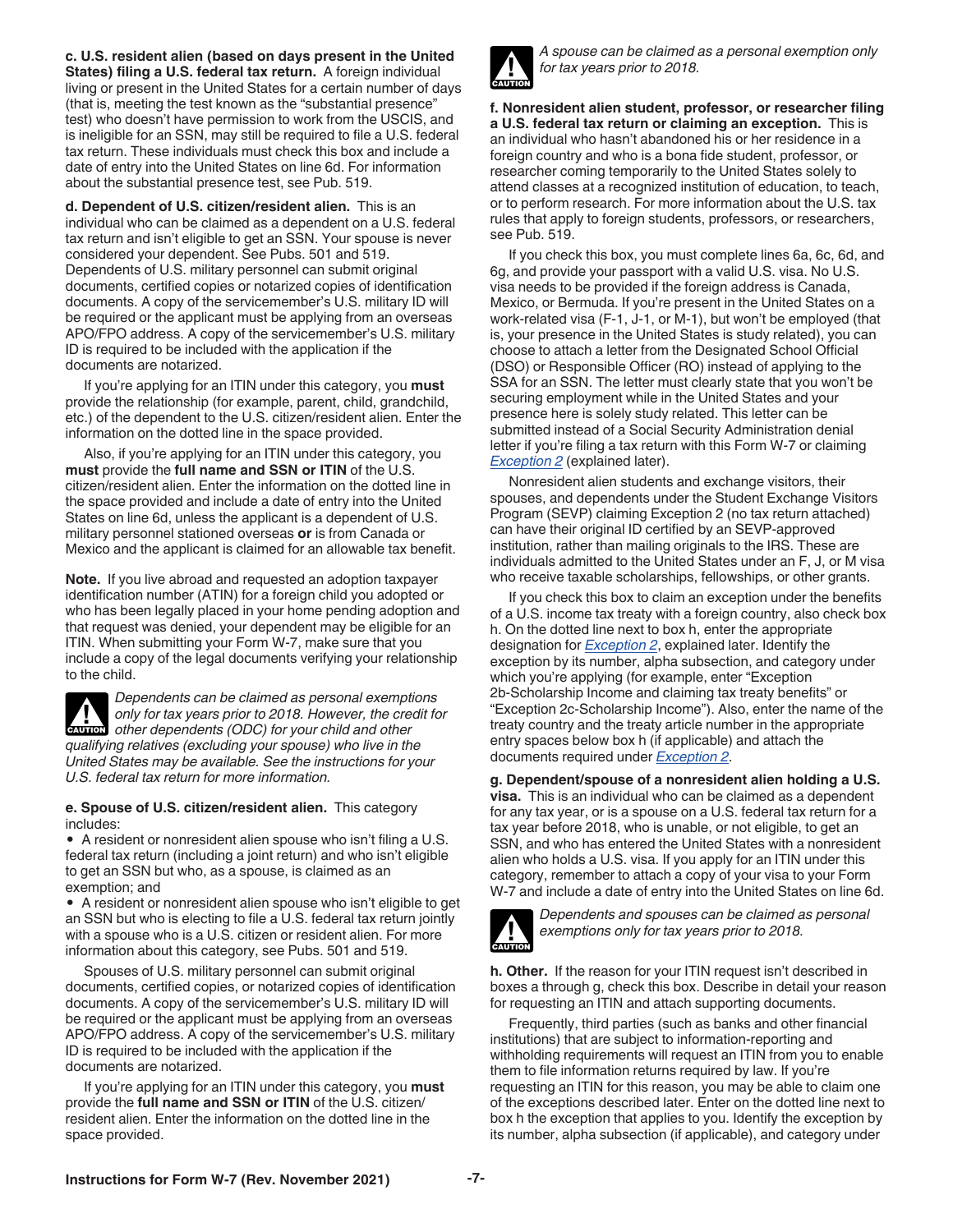<span id="page-7-0"></span>which you're applying (for example, enter "Exception 1a-Partnership Income" or "Exception 3-Mortgage Interest"). Examples of completed Forms W-7 for "Exceptions" can be found in Pub. 1915. You won't need to attach a tax return to your Form W-7.

*Exception 1. Passive income—third-party withholding or tax treaty benefits.* This exception may apply if you're the recipient of partnership income, interest income, annuity income, rental income, or other passive income that's subject to third-party withholding or covered by tax treaty benefits. See *[Exceptions Tables](#page-10-0)*, later, for more details on Exception 1.

Information returns applicable to Exception 1 may include the following.

• Form 1042-S, Foreign Person's U.S. Source Income Subject to Withholding.

- Form 1099-INT, Interest Income.
- Form 1099-MISC, Miscellaneous Information.

• Form 8805, Foreign Partner's Information Statement of Section 1446 Withholding Tax.

• Schedule K-1 (Form 1065), Partner's Share of Income, Deductions, Credits, etc.

*Applicants receiving compensation for personal services performed in the United States, or issued a U.S. visa*  **z** *that's valid for employment, should first apply for an SSN caution with the SSA. Unless you're denied an SSN by the SSA and attach the denial letter to your Form W-7, you aren't eligible for an ITIN.*



*If you're required to file a federal tax return, then you aren't eligible for Exception 1.*

*Exception 2. Other income.* This exception may apply if:

1. You're claiming the benefits of a U.S. income tax treaty with a foreign country and you receive any of the following.

- a. Wages, salary, compensation, and honoraria payments;
- b. Scholarships, fellowships, and grants; and/or
- c. Gambling income; or

2. You're receiving taxable scholarship, fellowship, or grant income, but not claiming the benefits of an income tax treaty.

See *[Exceptions Tables](#page-10-0)*, later, for more details on Exception 2. Information returns applicable to Exception 2 may include Form 1042-S.

*Exception 3. Mortgage interest—third-party reporting.*  This exception may apply if you have a home mortgage loan on real property you own in the United States that's subject to third-party reporting of mortgage interest. See *[Exceptions](#page-10-0) [Tables](#page-10-0)*, later, for more details on Exception 3. Information returns applicable to Exception 3 may include Form 1098, Mortgage Interest Statement.

*Exception 4. Dispositions by a foreign person of U.S. real property interest—third-party withholding.* This exception may apply if you're a party to a disposition of a U.S. real property interest by a foreign person, which is generally subject to withholding by the transferee or buyer (withholding agent). This exception may also apply if you have a notice of non-recognition under Regulations section 1.1445-2(d)(2). See *[Exceptions Tables](#page-10-0)*, later, for more details on Exception 4.

Information returns applicable to Exception 4 may include the following.

• Form 8288, U.S. Withholding Tax Return for Dispositions by Foreign Persons of U.S. Real Property Interests.

• Form 8288-A, Statement of Withholding on Dispositions by Foreign Persons of U.S. Real Property Interests.

• Form 8288-B, Application for Withholding Certificate for Dispositions by Foreign Persons of U.S. Real Property Interests.

#### *Exception 5. Treasury Decision (T.D.) 9363.* This

exception may apply if you have an IRS reporting requirement as a non-U.S. representative of a foreign corporation who needs to obtain an ITIN for the purpose of meeting their e-filing requirement under T.D. 9363 and you are submitting Form W-7. See *[Exceptions Tables](#page-10-0)*, later, for more details on Exception 5.

If you're applying for an ITIN under this exception, enter "Exception 5, T.D. 9363" on the dotted line next to box h.

### **Line Instructions**

Enter "N/A" (not applicable) on all sections of each line that don't apply to you. **Don't** leave any section blank. For example, line 4 should have three separate entries.

**Line 1a.** Enter your legal name on line 1a as it appears on your identifying documents. This entry should reflect your name as it'll appear on a U.S. federal tax return.

**Note.** If you're renewing your ITIN and your legal name has changed since the original assignment of your ITIN, you'll need to submit documentation to support your legal name change, such as your marriage certificate or a court order, which may include a divorce decree. Attach supporting documentation to Form W-7.



*Your ITIN will be established using this name. If you don't use this name on the U.S. federal tax return, the processing of the U.S. federal tax return may be delayed.*

**Line 1b.** Enter your name as it appears on your birth certificate if it's different from your entry on line 1a.

**Line 2.** Enter your complete mailing address on line 2. This is the address the IRS will use to return your original documents and send written notification of your ITIN application status.

The IRS won't use the address you enter to update its records for other purposes unless you include a U.S. federal tax return with your Form W-7. If you aren't including a U.S. federal tax return with your Form W-7 and you changed your home mailing address since you filed your last U.S. federal tax return, also file Form 8822, Change of Address, with the IRS at the address listed in the Form 8822 instructions.

**Note.** If the U.S. Postal Service won't deliver mail to your physical location, enter the U.S. Postal Service's post office box number for your mailing address. Contact your local U.S. Post Office for more information. Don't use a post office box owned and operated by a private firm or company.

**Line 3.** Enter your complete foreign (non-U.S.) address in the country where you permanently or normally reside, even if it's the same as the address on line 2. If you no longer have a permanent foreign residence due to your relocation to the United States, enter only the foreign country where you last resided on line 3. If you're claiming a benefit under an income tax treaty with the United States, the income tax treaty country must be the same as the country listed on line 3.



*If you choose reason b, you must provide a complete foreign address on line 3.*



*Don't use a post office box or an "in care of" (c/o) address instead of a street address on line 2 if you're entering just a "country" name on line 3. If you do, your application may be rejected.*

**Line 4.** Enter your date of birth in the month/day/year (MM/DD/ YYYY) format, where  $MM = 1$  to 12 and  $DD = 1$  to 31. To be eligible for an ITIN, your birth country must be recognized as a foreign country by the U.S. Department of State.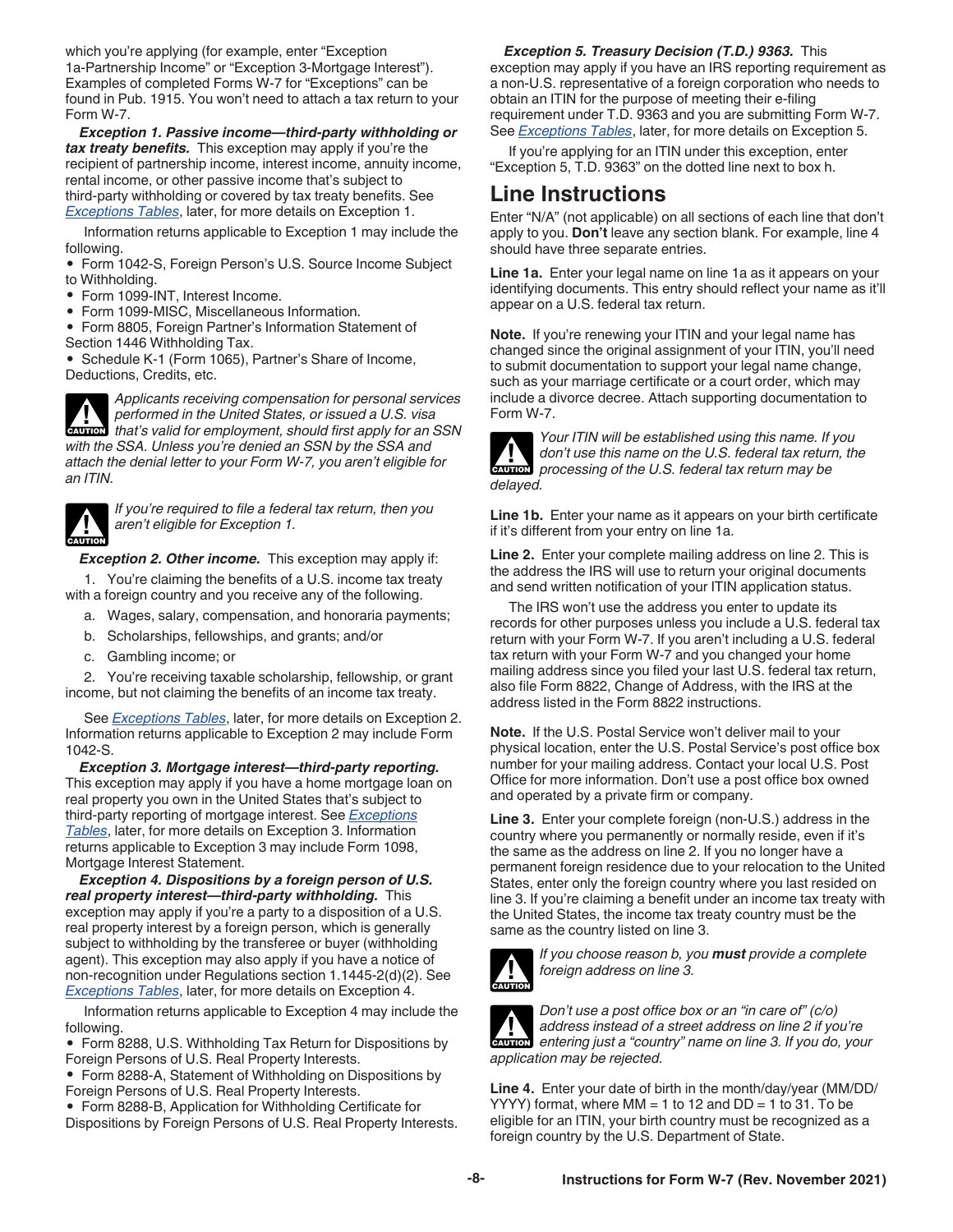<span id="page-8-0"></span>**Line 6a.** Enter the country or countries (in the case of dual citizenship) in which you're a citizen. Enter the complete country name; don't abbreviate.

**Line 6b.** If your country of residence for tax purposes has issued you a tax identification number, enter that number on line 6b. For example, if you're a resident of Canada, enter your Canadian social security number (known as the Canadian Social Insurance Number).

**Line 6c.** Enter only U.S. nonimmigrant visa information. Include the USCIS classification, number of the U.S. visa, and the expiration date in month/day/year format. For example, if you have an F-1/F-2 visa with the number 123456 that has an expiration date of December 31, 2021, enter "F-1/F-2," "123456," and "12/31/2021" in the entry space. Individuals in possession of an I-20/I-94 document(s) should attach a copy to their Form W-7.

**Line 6d.** Check the box indicating the type of document(s) you're submitting to prove your identity. Enter the name of the state or country or other issuer, the identification number (if any) appearing on the document(s), the expiration date, and the date on which you entered the United States. Dates must be entered in the month/day/year format.

**Note.** If you're submitting a passport, or a certified copy of a passport from the issuing agency, no other documentation is required to prove your identity and foreign status. Ensure any visa information shown on the passport is entered on line 6c and the pages of the passport showing the U.S. visa (if a visa is required for your Form W-7) are included with your Form W-7. A passport that doesn't have a date of entry into the United States will no longer be accepted as a stand-alone identification document for dependents, unless the dependents are from Canada, Mexico, or are dependents of U.S. military personnel stationed overseas.

If you're submitting more than one document, enter only the information for the first document on this line. Attach a separate sheet showing the required information for the additional document(s). On the separate sheet, be sure to write your name and "Form W-7" at the top.

*The "Date of entry into the United States" must contain the complete date on which you entered the country for*  **the complete date on which you entered the countries the purpose for which you're requesting an ITIN (if** *applicable). If you've never entered the United States, enter "Never entered the United States" on this line. A passport without an entry date doesn't prove U.S. residency and may not be used as a stand-alone document for certain dependents. See*  [Supporting Documentation Requirements](#page-2-0)*, earlier.*

*Example.* You entered the United States on August 1, 2021, to work for Company X. You want to file a return for the income you earned in the United States in 2021. You aren't eligible to get a social security number. You file Form W-7 with your 2021 return. Enter "08/01/2021" as the Date of entry into the United States on line 6d of Form W-7.

**Line 6e.** If you ever received an ITIN and/or an Internal Revenue Service Number (IRSN), check the "Yes" box and complete line 6f. If you never had an ITIN or an IRSN, or if you don't know your ITIN or IRSN, check the *No/Don't know* box.

An IRSN is a nine-digit number issued by the IRS to persons who file a return or make a payment without providing a taxpayer identification number. You would've been issued this number if you filed a U.S. federal tax return and didn't have an SSN. This IRSN will appear on any correspondence the IRS sent you concerning that return.

If you're submitting Form W-7 to renew your ITIN, you must include your previously assigned ITIN on line 6f to avoid delays in processing your Form W-7.

**Line 6f.** If you have an ITIN and/or an IRSN, list them in the space(s) provided. Identify your first, middle, and last name under which the ITIN and/or IRSN was issued. If you were issued more than one IRSN, attach a separate sheet listing all the IRSNs you received. On the separate sheet, be sure to write your name and "Form W-7" at the top.

If you're submitting Form W-7 to renew your ITIN, the name under which you applied for your ITIN must be included on line 6f to avoid delays in processing your Form W-7.

**Note.** If you're renewing your ITIN and your legal name has changed since the original assignment of your ITIN, you'll need to submit documentation to support your legal name change, such as your marriage certificate or a court order, which may include a divorce decree. Attach supporting documentation to Form W-7.

**Line 6g.** If you checked reason f, you must enter the name of the educational institution and the city and state in which it's located. You must also enter your length of stay in the United States.

If you're temporarily in the United States for business purposes, you must enter the name of the company with whom you're conducting your business and the city and state in which it's located. You must also enter your length of stay in the United States.

## **Signature**

### **Who Can Sign Form W-7**

Generally, the applicant is required to sign Form W-7. The following are exceptions to this requirement.

**Applicant is a dependent under 18 years of age.** If the applicant is a dependent under 18 years of age, his or her parent or court-appointed guardian can sign if the child can't sign. The parent or court-appointed guardian must type or print his or her name in the space provided and check the appropriate box that indicates his or her relationship to the applicant. If the individual is signing as a court-appointed guardian, a copy of the court-appointment papers showing the legal guardianship must be attached.

Adults, other than a parent or court-appointed guardian, can sign Form W-7 only if a Form 2848, Power of Attorney and Declaration of Representative, has been signed by a parent or court-appointed guardian authorizing the individual to sign for the applicant.

**Applicant is a dependent 18 years of age or older.** If an applicant is 18 years of age or older, the applicant or a court-appointed guardian can sign or appoint a parent or another individual to sign. The individual (if other than the applicant) must type or print their name in the space provided and check the appropriate box that indicates their relationship to the applicant. If the individual is signing as a court-appointed guardian, a copy of the court-appointment papers showing the legal guardianship must be attached. Individuals other than the applicant or a court-appointed guardian must attach a Form 2848 from the applicant or court-appointed guardian authorizing them to sign the Form W-7.



*A spouse can't sign for his or her spouse, unless the*  Power of attorney *box is checked and Form 2848 has been attached to Form W-7.*

**Applicant can't sign their name.** If an applicant can't sign his or her name, then the applicant must sign his or her mark (for example, an "X" or a thumbprint) in the presence of a witness. The witness's signature is also required and must be identified as that of a witness.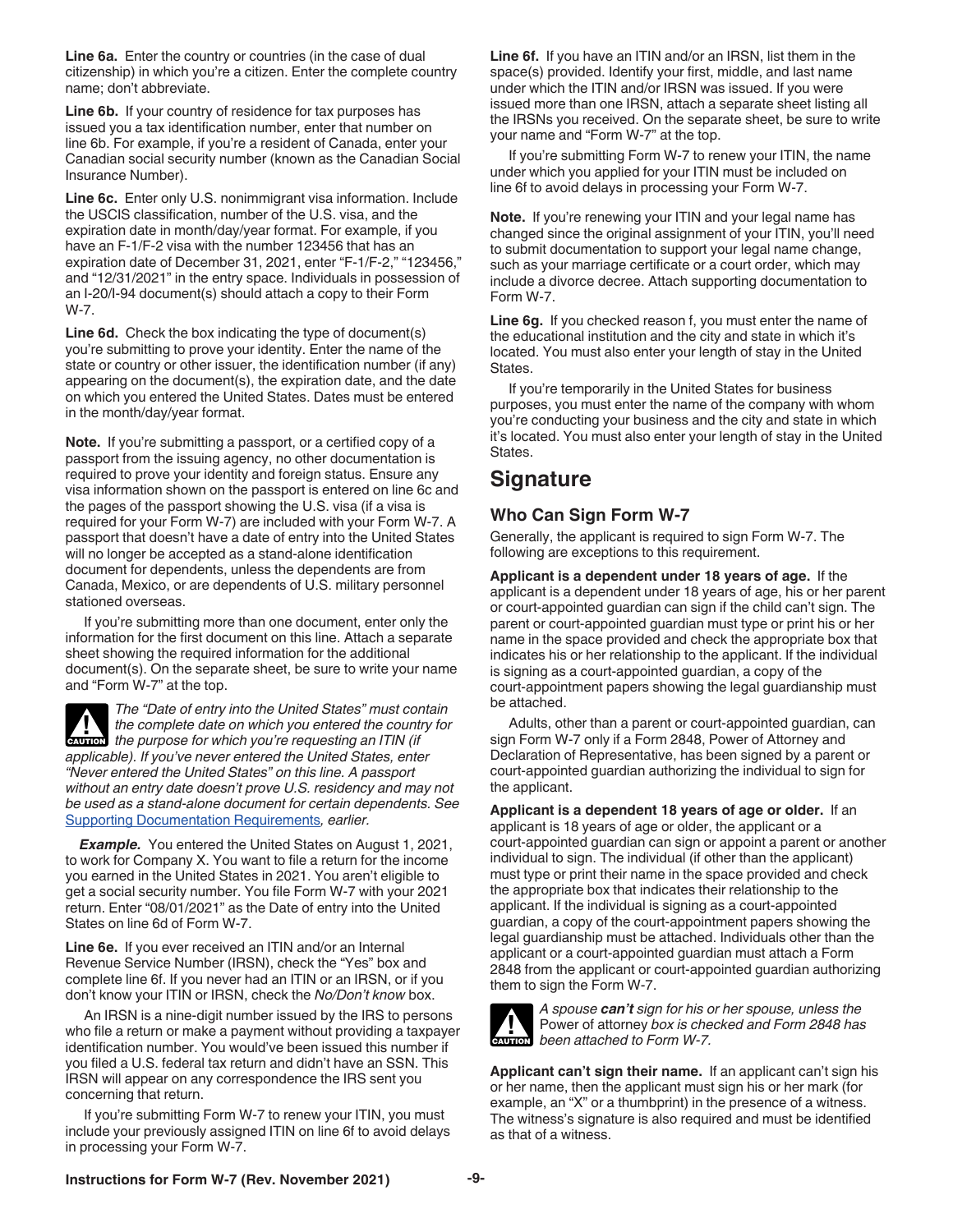**Note.** All Powers of Attorney (POAs) submitted to the IRS must be in English. Any POAs received in a foreign language will be considered invalid unless accompanied by a certified English translation. The POA must clearly state the purpose for which it's intended under the *Acts authorized* section. For more information, go to IRS.gov.

### **Acceptance Agent's Use ONLY**

Complete all fields as appropriate and enter the eight-digit office code that was issued to you by the ITIN Program Office.

**Paperwork Reduction Act Notice.** We ask for the information on this form to carry out the Internal Revenue laws of the United States. You are required to give us the information. We need it to ensure that you are complying with these laws and to allow us to figure and collect the right amount of tax.

You are not required to provide the information requested on a form that is subject to the Paperwork Reduction Act unless the form displays a valid OMB control number. Books or records relating to a form or its instructions must be retained as long as their contents may become material in the administration of any Internal Revenue law. Generally, tax returns and return information are confidential, as required by Internal Revenue Code section 6103.

The average time and expenses required to complete and file this form will vary depending on individual circumstances. For the estimated averages, see the instructions for your income tax return.

If you have suggestions for making this form simpler, we would be happy to hear from you. See the instructions for your income tax return.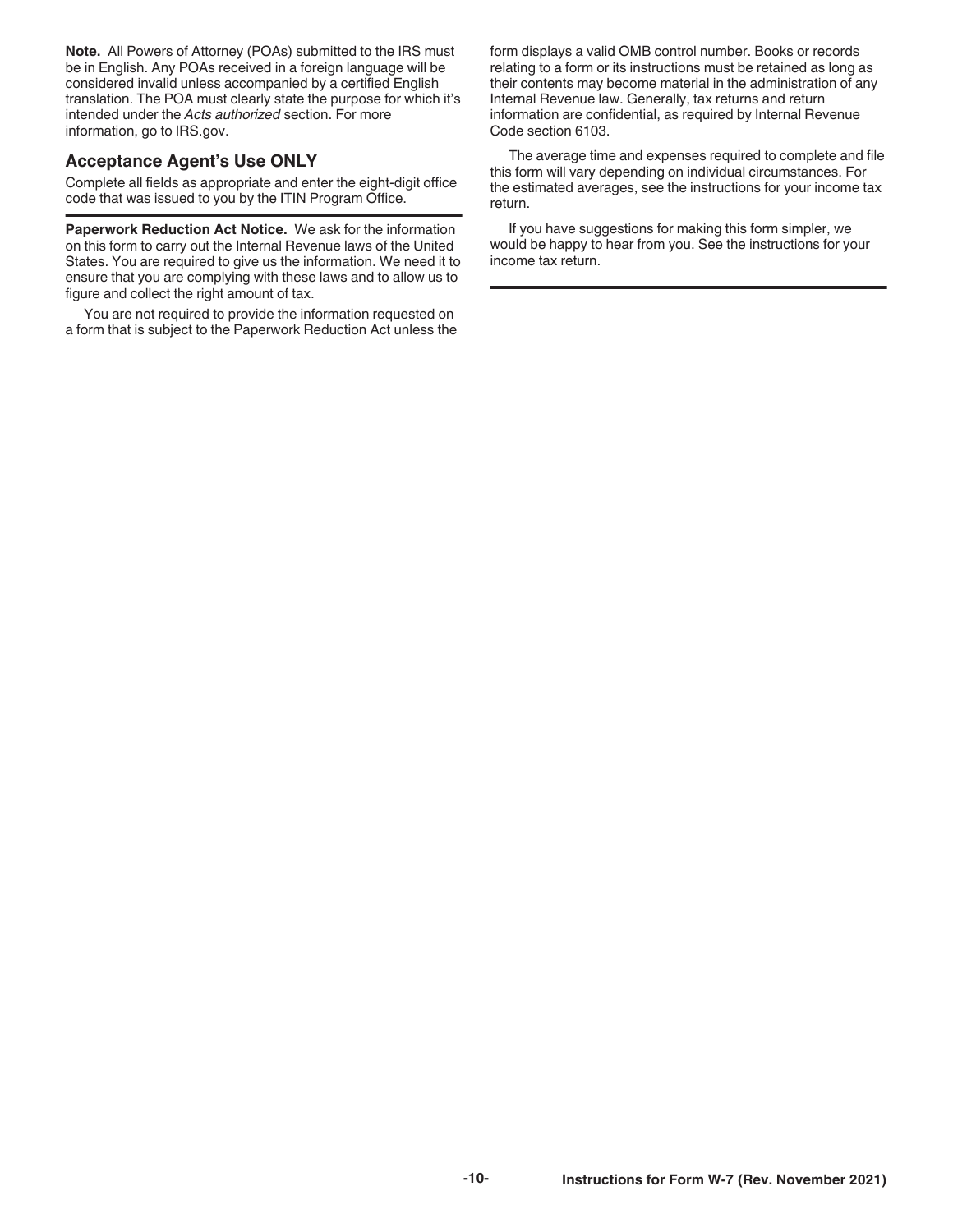### **Exceptions Tables**

<span id="page-10-0"></span>

| <b>Exception #1</b>                                    |                                                                                                                                                                                                                                                                                                                                                                                                    |                                                                                                                                                                                                                                                                                                                                                                                                                                                                                  |
|--------------------------------------------------------|----------------------------------------------------------------------------------------------------------------------------------------------------------------------------------------------------------------------------------------------------------------------------------------------------------------------------------------------------------------------------------------------------|----------------------------------------------------------------------------------------------------------------------------------------------------------------------------------------------------------------------------------------------------------------------------------------------------------------------------------------------------------------------------------------------------------------------------------------------------------------------------------|
|                                                        | Note. Federal tax withholding and/or information reporting must take place within the current tax year.                                                                                                                                                                                                                                                                                            |                                                                                                                                                                                                                                                                                                                                                                                                                                                                                  |
| <b>Third-Party</b><br>Withholding on<br>Passive Income | Persons who are eligible to claim Exception 1 include:                                                                                                                                                                                                                                                                                                                                             | Documentation you must submit if you're eligible to claim<br><b>Exception 1:</b>                                                                                                                                                                                                                                                                                                                                                                                                 |
|                                                        | 1(a) Individuals who are partners of a U.S. or foreign partnership<br>that invests in the United States and that owns assets that<br>generate income subject to IRS information-reporting and federal<br>tax withholding requirements; or                                                                                                                                                          | 1(a) A copy of the portion of the partnership or LLC agreement<br>displaying the partnership's employer identification number and<br>showing that you're a partner in the partnership that's conducting<br>business in the United States.                                                                                                                                                                                                                                        |
|                                                        | 1(b) Individuals who have opened an interest-bearing bank<br>deposit account that generates income that's effectively<br>connected with their U.S. trade or business and is subject to IRS<br>information reporting and/or federal tax withholding; or                                                                                                                                             | 1(b) An original signed letter from the bank on its official letterhead,<br>displaying your name and stating that you've opened a business<br>account that's subject to IRS information reporting and/or federal<br>tax withholding on the interest generated during the current tax year.                                                                                                                                                                                       |
|                                                        | 1(c) Individuals who are "resident aliens" for tax purposes and<br>have opened an interest-bearing bank deposit account that<br>generates income subject to IRS information reporting and/or<br>federal tax withholding; or                                                                                                                                                                        | 1(c) An original signed letter from the bank on its official letterhead,<br>displaying your name and stating that you've opened an individual<br>deposit account that's subject to IRS information reporting and/or<br>federal tax withholding on the interest generated during the current<br>tax year.                                                                                                                                                                         |
|                                                        | 1(d) Individuals who are receiving distributions during the current<br>tax year of income such as pensions, annuities, rental income,<br>royalties, dividends, etc., and are required to provide an ITIN to<br>the withholding agent (for example, an investment company,<br>insurance company, financial institution, etc.) for the purposes of<br>tax withholding and/or reporting requirements. | 1(d) An original document or signed letter from the withholding<br>agent, on official letterhead, showing your name and verifying that<br>an ITIN is required to make distributions to you during the current<br>tax year that are subject to IRS information reporting and/or federal<br>tax withholding. Self-generated income statements will only be<br>accepted with a copy of the contract or a letter with a postmarked<br>envelope addressed from the withholding agent. |

|                                                                              | <b>Exception #2</b>                                                                                                                                                                                                                                                          |                                                                                                                                                                                                         |  |
|------------------------------------------------------------------------------|------------------------------------------------------------------------------------------------------------------------------------------------------------------------------------------------------------------------------------------------------------------------------|---------------------------------------------------------------------------------------------------------------------------------------------------------------------------------------------------------|--|
|                                                                              | Note. Federal tax withholding and/or information reporting must take place within the current tax year.                                                                                                                                                                      |                                                                                                                                                                                                         |  |
| 2(a). Wages,<br>Salary,<br>Compensation,<br>and Honoraria<br><b>Payments</b> | Persons who are eligible to claim Exception 2(a) include:                                                                                                                                                                                                                    | Documentation you must submit if you're eligible to claim<br>Exception 2(a):                                                                                                                            |  |
| Claiming the<br>benefits of a tax<br>treaty                                  | Individuals claiming the benefits of a tax treaty who:<br>• Are either exempt or subject to a reduced rate of withholding<br>of tax on their wages, salary, compensation, and honoraria<br>payments;<br>and<br>Will be submitting Form 8233 to the payer of the income.<br>٠ | An original letter of employment from the payer of the income; or<br>A copy of the employment contract; or<br>A letter requesting your presence for a speaking engagement,<br>etc.:<br>along with:      |  |
|                                                                              |                                                                                                                                                                                                                                                                              | Evidence (information) on the Form W-7 that you're entitled to<br>claim the benefits of a tax treaty, and<br>• A copy of the completed withholding agent's portion of Form<br>8233 attached to Form W-7 |  |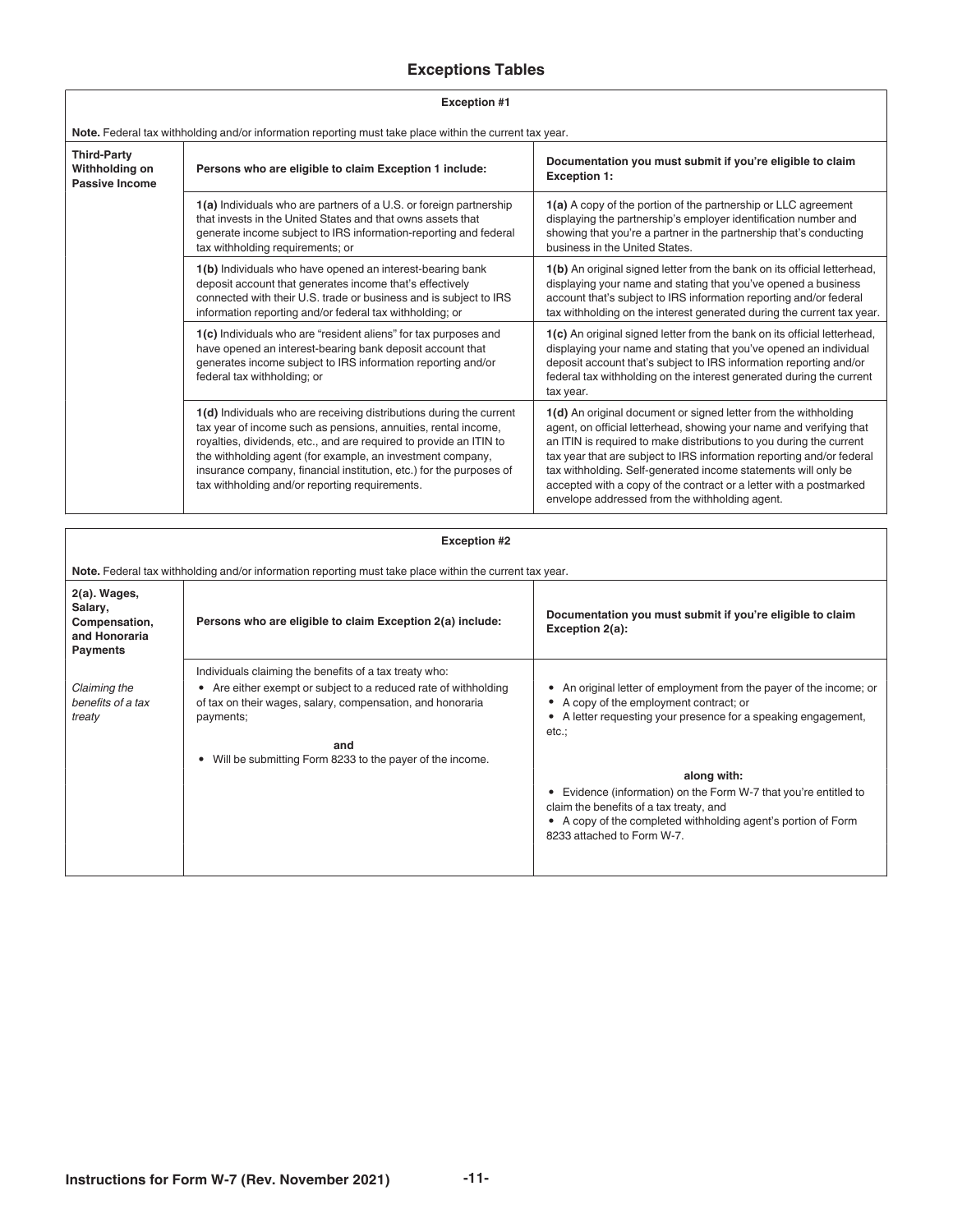### **Exceptions Tables** *(continued)*

| Exception #2 (continued) |  |
|--------------------------|--|
|--------------------------|--|

| <b>Note.</b> Federal tax withholding and/or information reporting must take place within the current tax year. |                                                                                                                                                                                                                                                                                                                                                                                                                                                                                                                                                                                                                                                                                                                                                                                                                                                                                                                                                                                                                                                                                                                                                                                                                                                                                                                                                                                                                                                                                                                                                                                                                                                                                                                                                                                                                                                                                                                                                                                         |                                                                                                                                                                                                                                                                                                                                                                                                                                                                                                        |
|----------------------------------------------------------------------------------------------------------------|-----------------------------------------------------------------------------------------------------------------------------------------------------------------------------------------------------------------------------------------------------------------------------------------------------------------------------------------------------------------------------------------------------------------------------------------------------------------------------------------------------------------------------------------------------------------------------------------------------------------------------------------------------------------------------------------------------------------------------------------------------------------------------------------------------------------------------------------------------------------------------------------------------------------------------------------------------------------------------------------------------------------------------------------------------------------------------------------------------------------------------------------------------------------------------------------------------------------------------------------------------------------------------------------------------------------------------------------------------------------------------------------------------------------------------------------------------------------------------------------------------------------------------------------------------------------------------------------------------------------------------------------------------------------------------------------------------------------------------------------------------------------------------------------------------------------------------------------------------------------------------------------------------------------------------------------------------------------------------------------|--------------------------------------------------------------------------------------------------------------------------------------------------------------------------------------------------------------------------------------------------------------------------------------------------------------------------------------------------------------------------------------------------------------------------------------------------------------------------------------------------------|
| 2(b).<br>Scholarships,<br>Fellowships,<br>and Grants                                                           | Persons who are eligible to claim Exception 2(b)<br>include:                                                                                                                                                                                                                                                                                                                                                                                                                                                                                                                                                                                                                                                                                                                                                                                                                                                                                                                                                                                                                                                                                                                                                                                                                                                                                                                                                                                                                                                                                                                                                                                                                                                                                                                                                                                                                                                                                                                            | Documentation you must submit if you're eligible to<br>claim Exception 2(b):                                                                                                                                                                                                                                                                                                                                                                                                                           |
| Claiming the<br>benefits of a tax<br>treaty                                                                    | Individuals claiming the benefits of a tax treaty who:<br>• Are either exempt from or subject to a reduced rate of<br>tax on their income from scholarships, fellowships, or<br>grants (that is, foreign students, scholars, professors,<br>researchers, foreign visitors, or any other individual);<br>and                                                                                                                                                                                                                                                                                                                                                                                                                                                                                                                                                                                                                                                                                                                                                                                                                                                                                                                                                                                                                                                                                                                                                                                                                                                                                                                                                                                                                                                                                                                                                                                                                                                                             | • An original letter or official notification from the college or<br>university awarding the noncompensatory scholarship,<br>fellowship, or grant; or<br>• A copy of a contract with a college, university, or<br>educational institution;                                                                                                                                                                                                                                                             |
|                                                                                                                | • Will be submitting Form W-8BEN to the withholding<br>agent.                                                                                                                                                                                                                                                                                                                                                                                                                                                                                                                                                                                                                                                                                                                                                                                                                                                                                                                                                                                                                                                                                                                                                                                                                                                                                                                                                                                                                                                                                                                                                                                                                                                                                                                                                                                                                                                                                                                           |                                                                                                                                                                                                                                                                                                                                                                                                                                                                                                        |
|                                                                                                                | <b>Note.</b> Student and Exchange Visitor Program<br>(SEVP)-approved institutions for nonresident alien<br>students and exchange visitors and their spouses and<br>dependents classified under section 101(a)(15)(F), (M), or<br>(J) of the Immigration and Nationality Act (8 U.S.C. 1101(a)<br>$(15)(F)$ , $(M)$ , or $(J)$ : A certification letter is required for<br>each Form W-7 application: primary, associated<br>secondary (spouse), and dependent(s). <sup>1</sup>                                                                                                                                                                                                                                                                                                                                                                                                                                                                                                                                                                                                                                                                                                                                                                                                                                                                                                                                                                                                                                                                                                                                                                                                                                                                                                                                                                                                                                                                                                          | along with:<br>• An original or copy certified by the issuing agency of<br>passport showing the valid visa issued by the U.S.<br>Department of State,<br>• Evidence (information) on the Form W-7 that you're<br>entitled to claim the benefits of a tax treaty,<br>• A copy of the Form W-8BEN that was submitted to the<br>withholding agent, and<br>• A letter from the Social Security Administration <sup>2</sup> stating<br>that you're ineligible to receive a social security number<br>(SSN). |
|                                                                                                                | <sup>1</sup> The original certification letter from an SEVP-approved<br>institution serves as a substitute for submission of original<br>supporting identification documents with Form W-7. The<br>certification letter must:<br>• Be on original, official college, university, or institution<br>letterhead with a verifiable address;<br>• Provide the applicant's full name and Student<br>Exchange Visitor's Information System (SEVIS) number;<br>• Certify the applicant's registration in SEVIS;<br>• Certify that the student presented an unexpired<br>passport, visa, or other identification documents for review<br>(Exception: a U.S. visa isn't required if the foreign address<br>is in Canada or Mexico);<br>• List the identification documents provided to verify<br>identity and foreign status;<br>• Be signed and dated by a SEVIS official: Principal<br>Designated School Official (PDSO), Designated School<br>Official (DSO), Responsible Officer (RO), or Alternate<br>Responsible Officer (ARO) of a certified school exchange<br>program with a verifiable contact telephone number;<br>• Attach copies of documents used to verify the<br>applicant's identity and foreign status from the approved<br>list of documents presented in the Form W-7 instructions<br>(passport must include a copy of the valid visa issued by<br>the U.S. Department of State). A U.S. visa isn't required if<br>the foreign address is in Canada or Mexico;<br>• Attach a copy of Form DS-2019, Certificate of Eligibility<br>for Exchange Visitor (J-1) Status and/or a copy of Form<br>I-20, Certificate of Eligibility for Nonimmigrant Student<br>Status:<br>• Form W-7 must include the treaty country and article<br>number that supports claiming a tax treaty benefit; and<br>• Include a letter from the DSO or RO stating that the<br>applicant won't be securing employment in the United<br>States or receiving any type of income from personal<br>services. | <sup>2</sup> If you're a student on an F-1, J-1, or M-1 visa who won't be<br>working while studying in the United States, you won't have<br>to apply for an SSN. You will be permitted to provide a letter<br>from the Designated School Official (DSO) or Responsible<br>Officer (RO) stating that you won't be securing employment<br>in the United States or receiving any type of income from<br>personal services.                                                                                |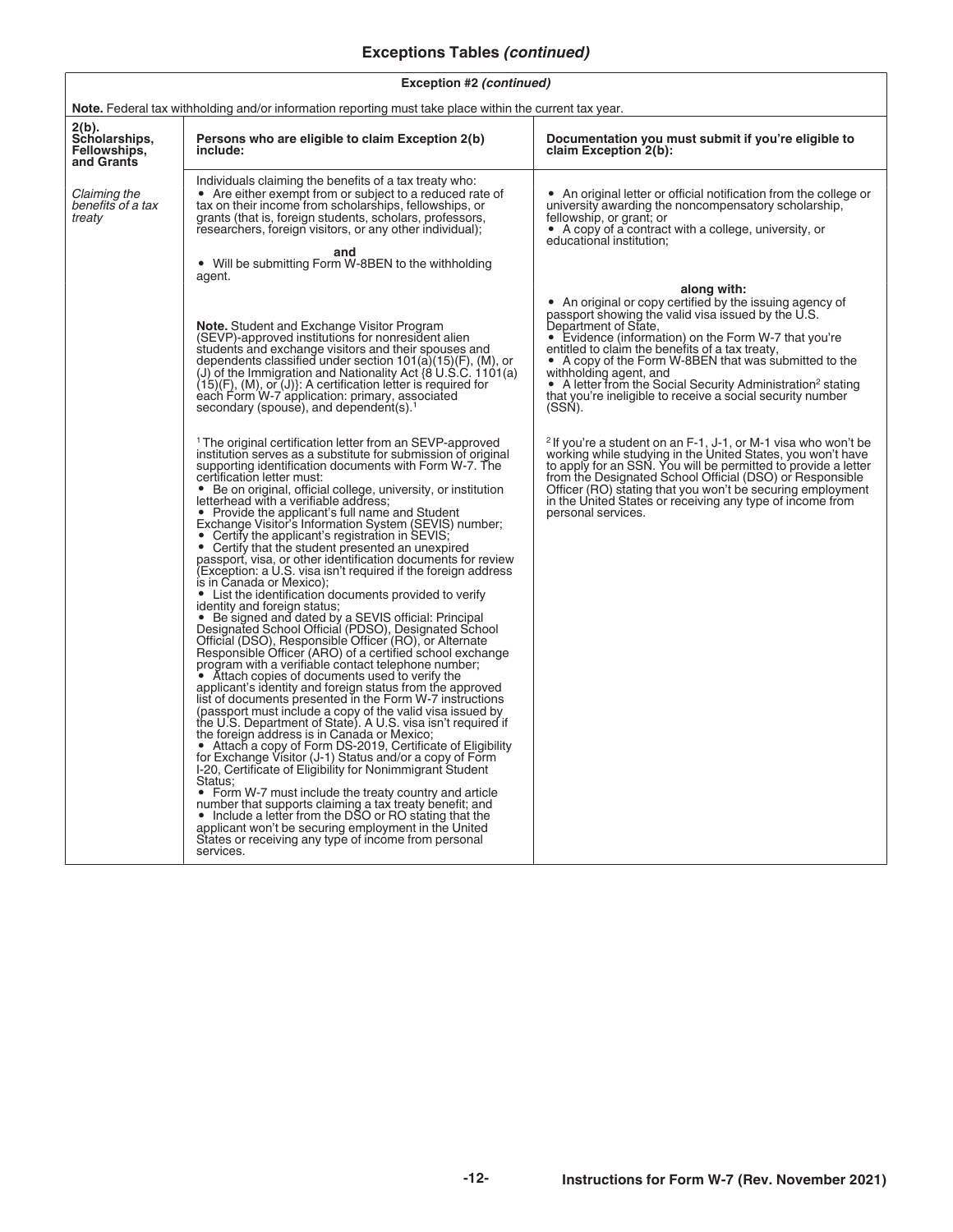### **Exceptions Tables** *(continued)*

| Exception #2 (continued) |  |
|--------------------------|--|
|--------------------------|--|

| <b>Note.</b> Federal tax withholding and/or information reporting must take place within the current tax year. |                                                                                                                                                                                                                                                                                                                                                                                                                                                                                                                                                                                                                                                                                                                                                                                                                                                                                                                                                                                                                                                                                                                                                                                                                                                                                                                                                                                                                                                                                                                                                                                                                                                                                                                                                                                                                                                                                                                                                                                                                                                                                                                                                                                                                                                                                                                                                                                                                                                             |                                                                                                                                                                                                                                                                                                                                                                                                                                                                                                                                                                                                                                                                                                                                                                                                                                                                                                                                                                                                                                                                                                                                           |  |
|----------------------------------------------------------------------------------------------------------------|-------------------------------------------------------------------------------------------------------------------------------------------------------------------------------------------------------------------------------------------------------------------------------------------------------------------------------------------------------------------------------------------------------------------------------------------------------------------------------------------------------------------------------------------------------------------------------------------------------------------------------------------------------------------------------------------------------------------------------------------------------------------------------------------------------------------------------------------------------------------------------------------------------------------------------------------------------------------------------------------------------------------------------------------------------------------------------------------------------------------------------------------------------------------------------------------------------------------------------------------------------------------------------------------------------------------------------------------------------------------------------------------------------------------------------------------------------------------------------------------------------------------------------------------------------------------------------------------------------------------------------------------------------------------------------------------------------------------------------------------------------------------------------------------------------------------------------------------------------------------------------------------------------------------------------------------------------------------------------------------------------------------------------------------------------------------------------------------------------------------------------------------------------------------------------------------------------------------------------------------------------------------------------------------------------------------------------------------------------------------------------------------------------------------------------------------------------------|-------------------------------------------------------------------------------------------------------------------------------------------------------------------------------------------------------------------------------------------------------------------------------------------------------------------------------------------------------------------------------------------------------------------------------------------------------------------------------------------------------------------------------------------------------------------------------------------------------------------------------------------------------------------------------------------------------------------------------------------------------------------------------------------------------------------------------------------------------------------------------------------------------------------------------------------------------------------------------------------------------------------------------------------------------------------------------------------------------------------------------------------|--|
| 2(c).<br>Scholarships,<br>Fellowships,<br>and Grants                                                           | Persons who are eligible to claim Exception 2(c)<br>include:                                                                                                                                                                                                                                                                                                                                                                                                                                                                                                                                                                                                                                                                                                                                                                                                                                                                                                                                                                                                                                                                                                                                                                                                                                                                                                                                                                                                                                                                                                                                                                                                                                                                                                                                                                                                                                                                                                                                                                                                                                                                                                                                                                                                                                                                                                                                                                                                | Documentation you must submit if you're eligible to<br>claim Exception 2(c):                                                                                                                                                                                                                                                                                                                                                                                                                                                                                                                                                                                                                                                                                                                                                                                                                                                                                                                                                                                                                                                              |  |
|                                                                                                                | Individuals (that is, foreign students, scholars, professors,<br>researchers, or any other individuals) receiving<br>noncompensatory income from scholarships, fellowships,<br>or grants that's subject to IRS information-reporting and/or<br>withholding requirements during the current year.                                                                                                                                                                                                                                                                                                                                                                                                                                                                                                                                                                                                                                                                                                                                                                                                                                                                                                                                                                                                                                                                                                                                                                                                                                                                                                                                                                                                                                                                                                                                                                                                                                                                                                                                                                                                                                                                                                                                                                                                                                                                                                                                                            | • An original letter or official notification from the<br>educational institution (that is, college or university)<br>awarding the noncompensatory scholarship, fellowship, or<br>grant; or<br>• A copy of a contract with a college, university, or<br>educational institution;                                                                                                                                                                                                                                                                                                                                                                                                                                                                                                                                                                                                                                                                                                                                                                                                                                                          |  |
| Not claiming<br>benefits of a tax<br>treaty                                                                    | <b>Note.</b> Student and Exchange Visitor Program<br>(SEVP)-approved institutions for nonresident alien<br>students and exchange visitors and their spouses and<br>dependents classified under section 101(a)(15)(F), (M), or<br>(J) of the Immigration and Nationality Act (8 U.S.C. 1101(a)<br>$(15)(F)$ , (M), or (J)}: A certification letter is required for<br>each Form W-7 application: primary, associated<br>secondary (spouse), and dependent(s). $1$<br><sup>1</sup> The original certification letter from an SEVP-approved<br>institution serves as a substitute for submission of original<br>supporting identification documents with Form W-7. The<br>certification letter must:<br>• Be on original, official college, university, or institution<br>letterhead with a verifiable address;<br>• Provide the applicant's full name and Student<br>Exchange Visitor's Information System (SEVIS) number;<br>• Certify the applicant's registration in SEVIS;<br>• Certify that the student presented an unexpired<br>passport, visa, or other identification documents for review<br>(Exception: a U.S. visa isn't required if the foreign address<br>is in Canada or Mexico);<br>• List the identification documents provided to verify<br>identity and foreign status;<br>• Be signed and dated by a SEVIS official: Principal<br>Designated School Official (PDSO), Designated School<br>Official (DSO), Responsible Officer (RO), or Alternate<br>Responsible Officer (ARO) of a certified school exchange<br>program with a verifiable contact telephone number;<br>• Attach copies of documents used to verify the<br>applicant's identity and foreign status from the approved<br>list of documents presented in the Form W-7 instructions<br>(passport must include a copy of the valid visa issued by<br>the U.S. Department of State). A U.S. visa isn't required if<br>the foreign address is in Canada or Mexico;<br>• Attach a copy of Form DS-2019, Certificate of Eligibility<br>for Exchange Visitor (J-1) Status and/or a copy of Form<br>I-20, Certificate of Eligibility for Nonimmigrant Student<br>Status:<br>• Form W-7 must include the treaty country and article<br>number that supports claiming a tax treaty benefit; and<br>• Include a letter from the DSO or RO stating that the<br>applicant won't be securing employment in the United<br>States or receiving any type of income from personal<br>services. | along with:<br>• An original or copy certified by the issuing agency of<br>passport showing a valid visa issued by the U.S. Department<br>of State (a U.S. visa isn't required if the foreign address is in<br>Canada or Mexico);<br>• An original letter from the DSO or RO stating that you're<br>receiving noncompensatory income from scholarships,<br>fellowships, or grants that's subject to IRS<br>information-reporting and/or federal tax withholding<br>requirements during the current year (this letter must be<br>attached to your Form W-7 or your application for an ITIN will<br>be denied); and<br>• A letter from the Social Security Administration <sup>2</sup> stating<br>that you're ineligible to receive a social security number<br>(SSN).<br><sup>2</sup> If you're a student on an F-1, J-1, or M-1 visa who won't be<br>working while studying in the United States, you won't have<br>to apply for an SSN. You will be permitted to provide a letter<br>from the DSO or RO stating that you won't be securing<br>employment in the United States or receiving any type of<br>income from personal services. |  |

| Exception #2 (continued)                    |                                                                                                                                                                                                                                                                                                       |                                                                                                                                                                                                                                                                                                                                                                                                                                                                                                                                                                  |
|---------------------------------------------|-------------------------------------------------------------------------------------------------------------------------------------------------------------------------------------------------------------------------------------------------------------------------------------------------------|------------------------------------------------------------------------------------------------------------------------------------------------------------------------------------------------------------------------------------------------------------------------------------------------------------------------------------------------------------------------------------------------------------------------------------------------------------------------------------------------------------------------------------------------------------------|
|                                             | Note. Federal tax withholding and/or information reporting must take place within the current tax year.                                                                                                                                                                                               |                                                                                                                                                                                                                                                                                                                                                                                                                                                                                                                                                                  |
| 2(d). Gambling<br><b>Income</b>             | Persons who are eligible to claim Exception 2(d) include:                                                                                                                                                                                                                                             | Documentation you must submit if you're eligible to claim<br>Exception 2(d):                                                                                                                                                                                                                                                                                                                                                                                                                                                                                     |
| Claiming the<br>benefits of a tax<br>treaty | Nonresident aliens visiting the United States who:<br>Have gambling winnings,<br>Are claiming the benefits of a tax treaty for an exempt or<br>reduced rate of federal tax withholding on that income, and<br>Will be utilizing the services of a gaming official as an IRS ITIN<br>Acceptance Agent. | Your Form W-7, which must be submitted through the services of<br>an appropriate gaming official serving as an IRS ITIN Acceptance<br>Agent to apply for an ITIN under Exception 2(d).<br><b>Note.</b> If you don't secure the services of a gaming official, you may<br>still file Form 1040-NR at the end of the tax year with a Form W-7,<br>attaching a copy of Form 1042-S displaying the amount of tax<br>withheld. Your Form 1040-NR should also display the tax treaty<br>article number and country under which you're claiming the treaty<br>benefits. |